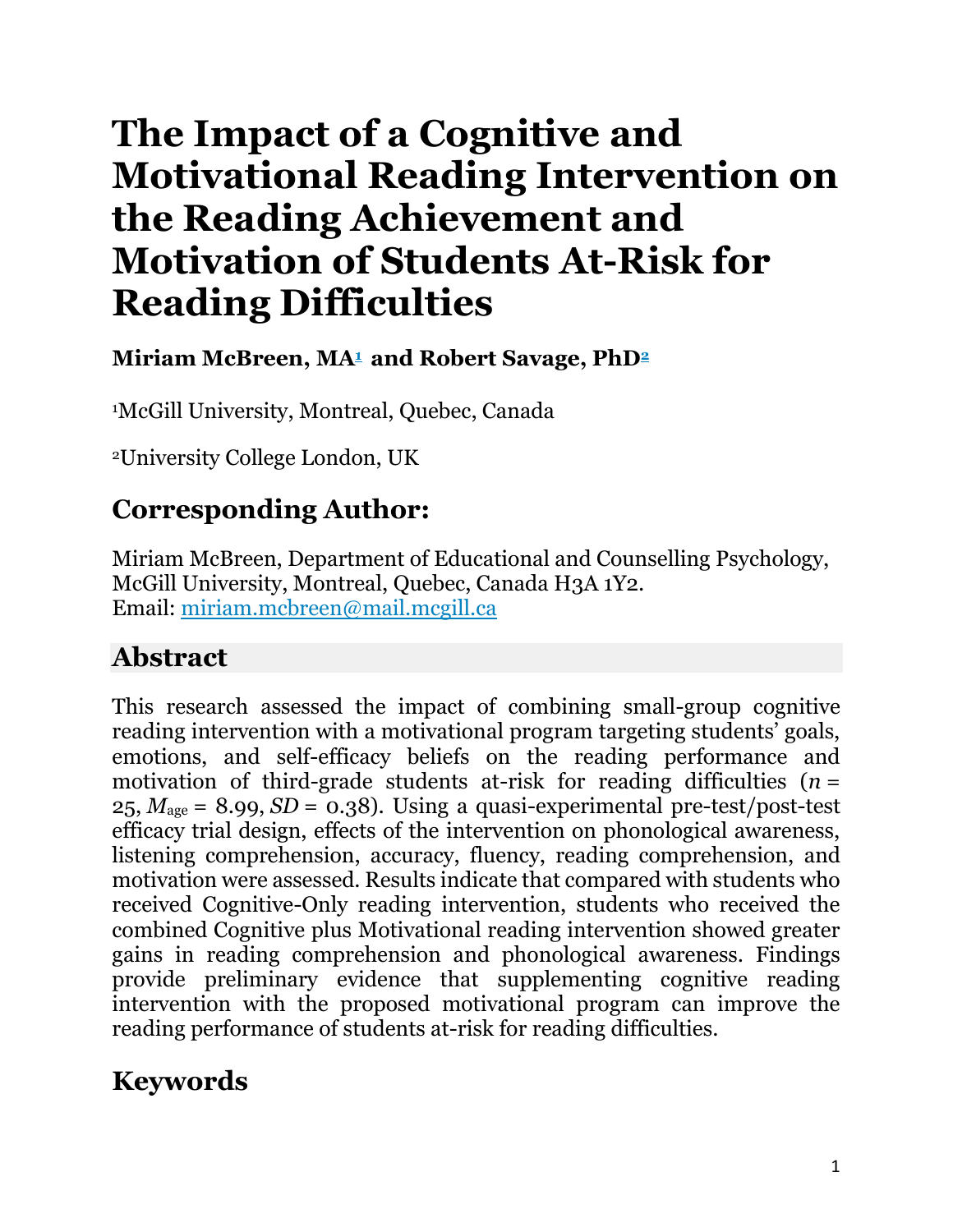#### reading motivation, reading performance, motivational instruction

Research has suggested that reading motivation contributes to reading acquisition (e.g., [Bates et al., 2016\)](https://emxpert.net/sageedit/journals/Embox/Index/958128#bibr3). Positive correlations have been found between reading motivation and both strategy use and achievement in reading (Guthrie & Wigfield, 2000), while it has been suggested that reading motivation partly mediates responsiveness to intensive reading instruction [\(Bates et al., 2016\)](https://emxpert.net/sageedit/journals/Embox/Index/958128#bibr3). Motivation may operate to improve different components of reading achievement through multiple pathways, including increasing time-on-task, frequency of reading, systematic use of reading strategies, and engagement [\(Vollmeyer & Rheinberg, 2006\)](https://emxpert.net/sageedit/journals/Embox/Index/958128#bibr25). For example, reading comprehension is thought to depend in part on activating central processes, including fluent reading, activation of background knowledge, application of reading strategies, and self-regulation [\(Ahmadi &](https://emxpert.net/sageedit/journals/Embox/Index/958128#bibr1)  [Gilakjani, 2012\)](https://emxpert.net/sageedit/journals/Embox/Index/958128#bibr1). Potentially, motivation may improve reading comprehension by increasing strategy use and cognitive engagement during reading. Development of fluency, on the contrary, may depend in large part upon practice [\(National Reading Panel, 2000\)](https://emxpert.net/sageedit/journals/Embox/Index/958128#bibr17). Motivation may possibly improve fluency in part by increasing the frequency and duration of children's reading. Notably, the impact of reading motivation on reading achievement has been shown to be strongest for students at-risk for reading difficulties [\(Logan et al., 2011\)](https://emxpert.net/sageedit/journals/Embox/Index/958128#bibr12).

Findings linking motivation to reading achievement suggest it may be important to address motivation when designing reading instruction, especially for students at-risk for developing reading difficulties. Intervention research on motivational reading instruction further suggests that targeting motivation alongside reading skills during instruction may lead to improvements in both reading achievement and motivation. For example, a meta-analysis of interventions assessing the impact of *Concept-Oriented Reading Instruction* (CORI), a multi-component program that supports motivation by providing relevant tasks, choice, social motivation, and promoting self-efficacy, yielded positive effects on both reading comprehension  $(d = 0.91)$  and motivation  $(d = 0.30)$  [\(Guthrie et al., 2007\)](https://emxpert.net/sageedit/journals/Embox/Index/958128#bibr6). However, it should be noted that other meta-analyses suggest effect sizes are much smaller, namely,  $q = 0.25$  for reading achievement outcomes and  $q = .21$  for reading motivation outcomes (McBreen & Savage, in press).

While findings from intervention research offer support for motivational approaches to reading instruction, notable gaps in the literature remain to be addressed. First, most interventions are not solidly grounded in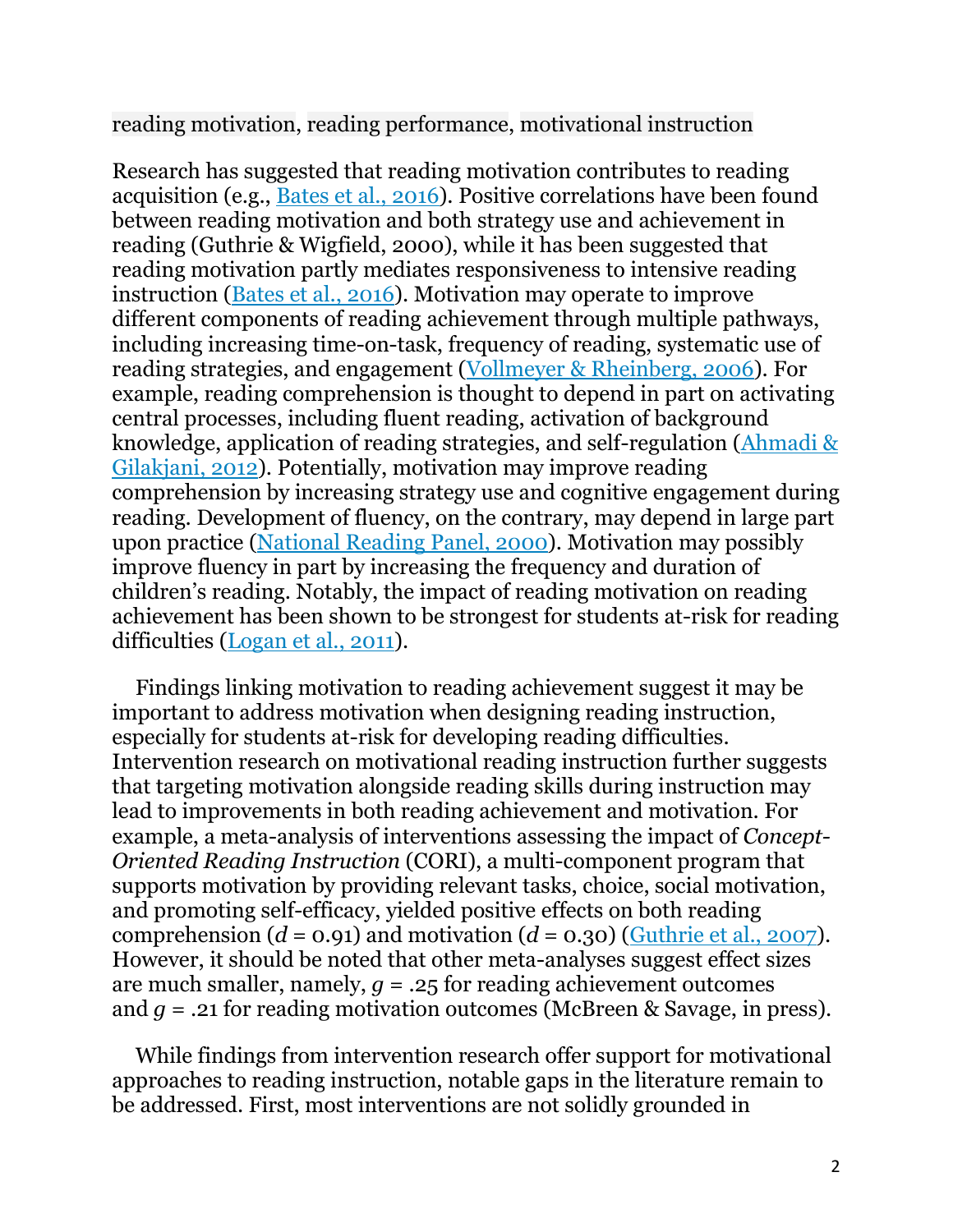motivational theory. In a recent systematic review and meta-analysis of 33 intervention studies on motivational reading instruction in students in Grades K-6 selected on methodological quality, only 10 studies made any direct mention of motivational theory (McBreen & Savage, in press). It has been noted that to comprehensively address the needs of learners, the design of effective instruction should draw upon solid theoretical grounding, on one hand, and empirically supported teaching practices, on the other [\(Snowling & Hulme, 2011\)](https://emxpert.net/sageedit/journals/Embox/Index/958128#bibr23). Second, existing intervention research has mainly assessed the impact of motivational instruction on reading motivation and comprehension, but not on other aspects of reading such as phonological awareness, accuracy, and fluency. Examining how motivational instruction impacts a range of reading abilities may provide further insight into the precise mechanisms through which motivation improves reading, for example, through increasing strategy use and engagement during reading or by increasing frequency or duration of reading. Third, there exist few high-quality intervention studies of motivational reading instruction in elementary-age students, which limits researchers' ability to draw strong conclusions concerning the effectiveness of such an approach. In the above-mentioned systematic review and metaanalysis of motivational reading instruction, only two studies were rated as high quality (McBreen & Savage, in press). The lack of high-quality intervention research into motivational reading instruction in Grades K-6 highlights the need for additional well-designed studies.

The present research sought to address these gaps through a welldesigned quasi-experimental pre-test/post-test efficacy intervention trial, which evaluated the impact of a theoretically and empirically driven Cognitive plus Motivational reading intervention on the reading outcomes of students at-risk for reading difficulties. The intervention was developed in a principled manner, by combining recommendations from motivational theory with practice recommendations extracted from an extensive search for, and an analysis of, existing intervention research. A brief overview of the program's theoretical and empirical background is provided, followed by an outline of the program's main components. Results from an intervention study evaluating the program's impact on reading achievement and motivation are then presented.

### **Theoretical Framework: Motivational Systems Theory (MST)**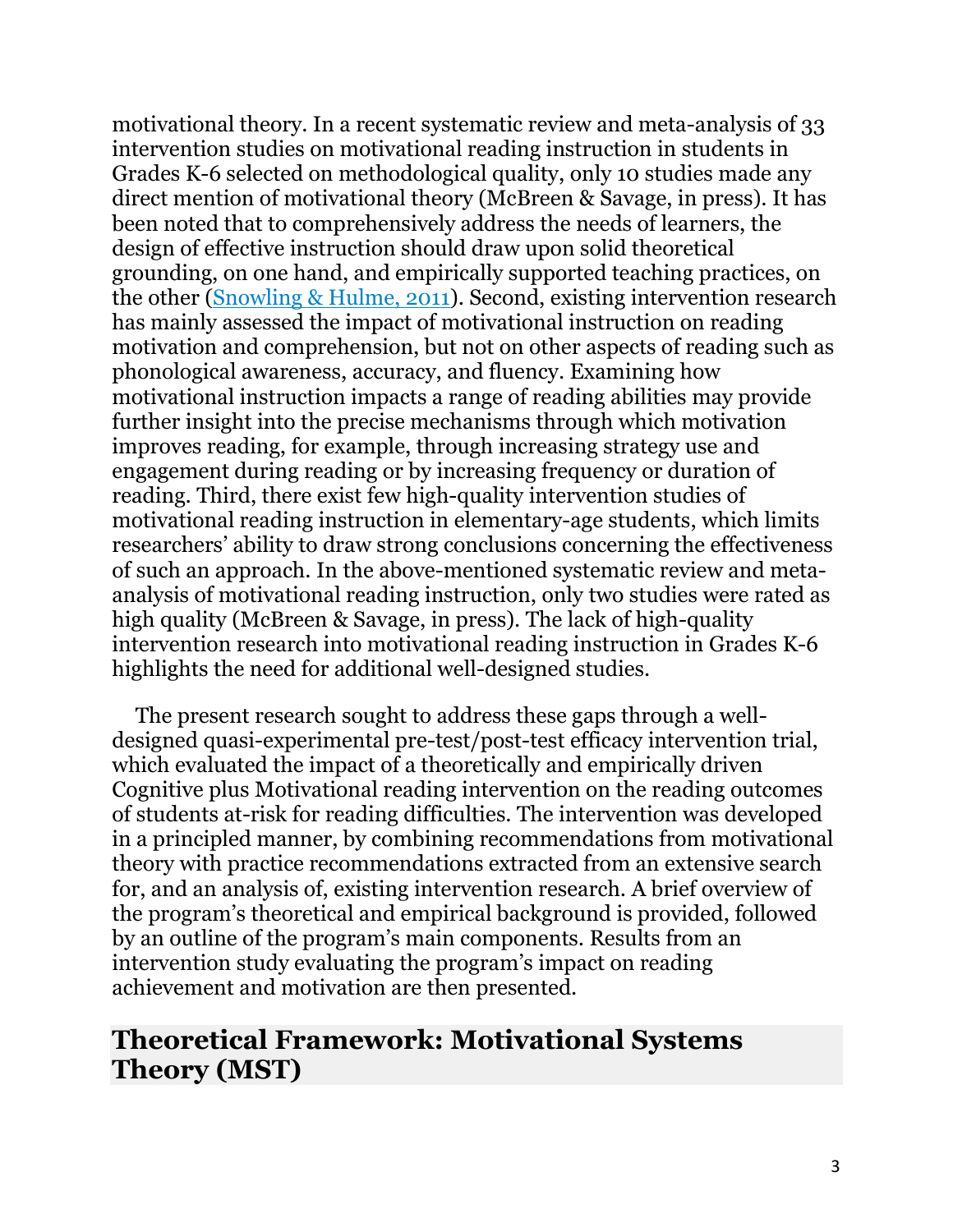MST was used as the theoretical framework guiding this intervention. This framework was chosen because it is argued that MST most thoroughly accounts for the multifaceted nature of reading motivation. MST arose in response to calls from motivational theorists that the field lacked consensus, cohesion, and integration (Ford, 1992). To address this, MST incorporates recommendations from 32 theories of motivation within a coherent and organized framework of motivation. This is in line with recommendations that multiple theories of motivation be integrated to fully describe the motivational components involved in learning, and the view that different theories build systematically on each other to explain achievement situations [\(Anderman & Wolters, 2006\)](https://emxpert.net/sageedit/journals/Embox/Index/958128#bibr2).

MST identifies three main subcomponents of motivation—goals (i.e., the direction of effort), emotions (i.e., affective reactions to learning tasks), and self-efficacy beliefs (i.e., beliefs about one's abilities)—and argues that each of these must be addressed to support optimal learning (Ford, 1992). To foster motivation, MST proposes that classrooms should (a) support students' progress toward concrete goals by, for example, providing relevant tasks, encouraging students to set clear, attainable, and realistic goals; (b) promote "positive learning emotions" such as value for reading and pride by, for example, drawing upon students' interests and providing opportunities for success, and minimize "negative learning emotions" that can arise from, for example, competition; and (c) build students' selfefficacy beliefs by, for example, providing opportunities for students to feel both independent and competent (Ford, 1992). This theoretical framework was complemented with empirically supported instructional practices drawn from a recent meta-analysis and systematic review of intervention research on motivational reading interventions in students in Grades K-6.

### **Empirical Framework: Motivational Reading Instruction**

Current best practices in motivational instruction were identified based on a systematic review and meta-analysis of motivational reading interventions in students in Grades K-6 (McBreen & Savage, in press). The review sought to identify the most recent studies (up to 2019) and was restricted to intervention studies comparing the impact of motivational reading interventions with a non-motivational control on reading achievement and/or reading motivation on students in Grades K-6. It was further restricted to studies with a randomized control trial or quasi-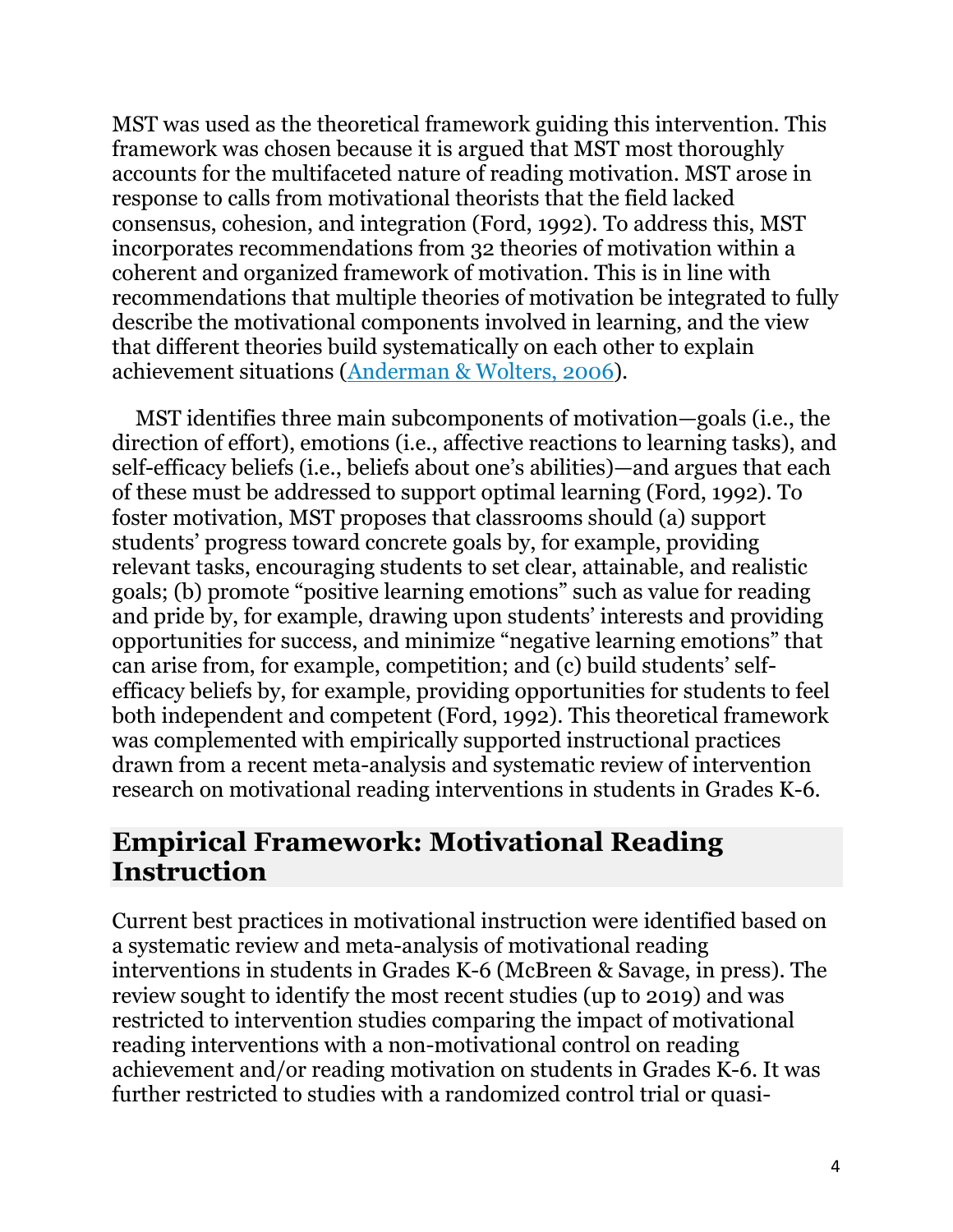experimental design, which provided data allowing effect sizes to be calculated for pre- to post-test gains across intervention and control conditions. Synthesis of effect sizes identified a significant overall effect of motivational reading interventions on both reading achievement  $(q = .25)$ and reading motivation (*g*= .21) (McBreen & Savage, in press). In addition, a review of content approaches to motivational instruction identified five main categories of motivational reading instruction that have gained support: (a) interest-enhancing programs, (b) self-regulatory instruction, (c) autonomy-supportive practices, (d) attribution/goal orientation training, and (e) multi-component motivational interventions, such as CORI [\(Guthrie et al., 2007\)](https://emxpert.net/sageedit/journals/Embox/Index/958128#bibr6). Self-regulatory instruction aims to help students become self-directed in their learning. This includes teaching them to set learning goals for themselves, monitoring and evaluating their learning, and regulating their emotions and self-efficacy beliefs [\(Dignath &](https://emxpert.net/sageedit/journals/Embox/Index/958128#bibr5)  [Büttner, 2008\)](https://emxpert.net/sageedit/journals/Embox/Index/958128#bibr5). Autonomy-supportive instruction aims to develop students' independence. For example, instructional practices that invite students to give input on classroom targets and tasks have been found to promote value for reading compared with traditional instruction [\(Marinak, 2013\)](https://emxpert.net/sageedit/journals/Embox/Index/958128#bibr14). Interest-based instruction builds upon students' interests to generate intrinsic motivation and foster value for reading. For instance, the CORI [\(Guthrie et al., 2004\)](https://emxpert.net/sageedit/journals/Embox/Index/958128#bibr7) framework first exposes students to tasks they find intrinsically interesting, and then coherently links these tasks to reading. Attribution and goal orientation training both help students make attributions for their performance focused on factors within their control and adopt learning goals that are realistic and progress-oriented. It has been found that students who received strategy instruction with attribution training (i.e., self-reflection, positive self-talk, recognition of negative beliefs) showed greater gains in comprehension than students who received only strategy instruction or traditional instruction [\(Toste et al., 2017\)](https://emxpert.net/sageedit/journals/Embox/Index/958128#bibr24). To develop the intervention, effective practices were incorporated within MST's theoretical framework.

# **Building a Motivational Reading Intervention**

MST proposes that to foster motivation, it is necessary to target students' goals, emotions, and self-efficacy beliefs, while a review of intervention research identified five broad categories of empirically supported motivational reading practices. Recommendations from theory and practice were integrated to create a comprehensive motivational intervention designed to address the needs of students at-risk for reading difficulties.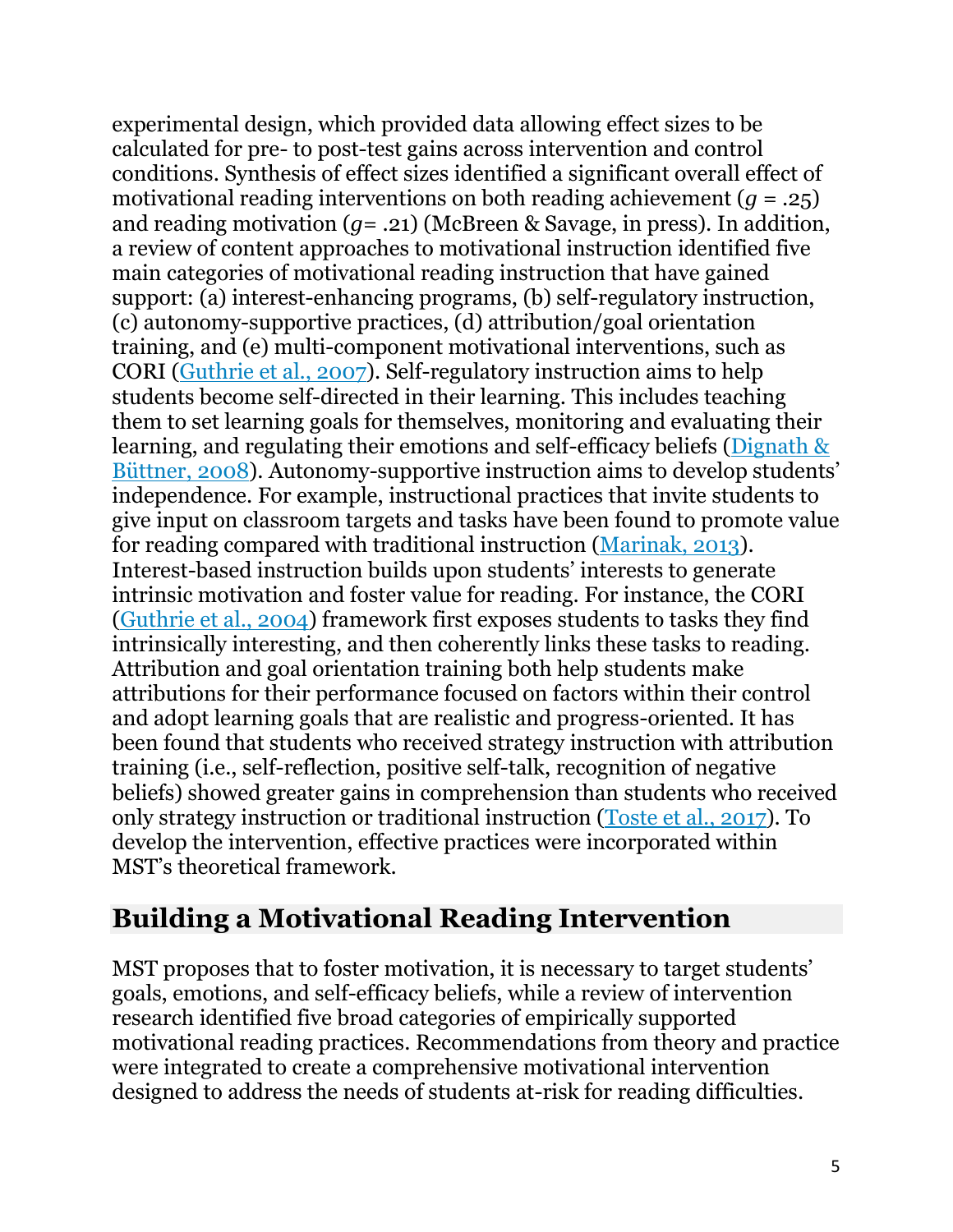The resulting program is subdivided into three components, each of which addresses one of the subcomponents of motivation identified by MST. In the first component, focused on goal setting, students and teachers collaborate to set learning goals for the classroom and students are instructed to set personal goals focused on progress, to support autonomy. Self-regulatory instruction is used to guide students in setting and planning goals, while attribution/goal training instruction is used to help students adopt goals centered on progress, effort, and personal mastery. In the second component, focused on learning emotions, students receive motivational self-regulatory instruction to develop affective self-regulation, and interest-based practices are used to support interest and enjoyment. In the third component, focused on promoting self-efficacy beliefs, students are instructed to track their progress and retrain their performance attributions, using self-regulatory instruction and attribution/goal orientation training. Autonomy-supportive practices were used to promote students' independence, further contributing to their self-efficacy beliefs.

It has been noted that both cognitive and motivational components of reading should be addressed during instruction to promote optimal outcomes [\(Morgan et al., 2008\)](https://emxpert.net/sageedit/journals/Embox/Index/958128#bibr16). Indeed, targeting motivation alone is unlikely to yield gains in reading development. Thus, the program evaluated here is designed to be used in conjunction with evidence-based cognitive reading intervention. In this intervention, the motivational program was implemented in conjunction with the following cognitive instructional components: differentiated reading instruction including direct systematic instruction in synthetic and analogic phonics following, game-based practice of phonics concepts, and shared book reading with direct mapping (i.e., new phonological concepts learned in a session were applied to decode novel words during shared book reading in that same session). These practices were chosen as they have been found to yield positive effects on the outcomes of at-risk students in previous intervention research (e.g., [Savage et al., 2018\)](https://emxpert.net/sageedit/journals/Embox/Index/958128#bibr21). Further detail on delivery of instructional components, as well as a template lesson plan, is provided in Supplemental Appendix A. The program was informally validated with experienced teachers.

### **Research Aims and Questions**

The present research sought to contribute to the field of reading motivation research by assessing a cognitive and motivational reading program based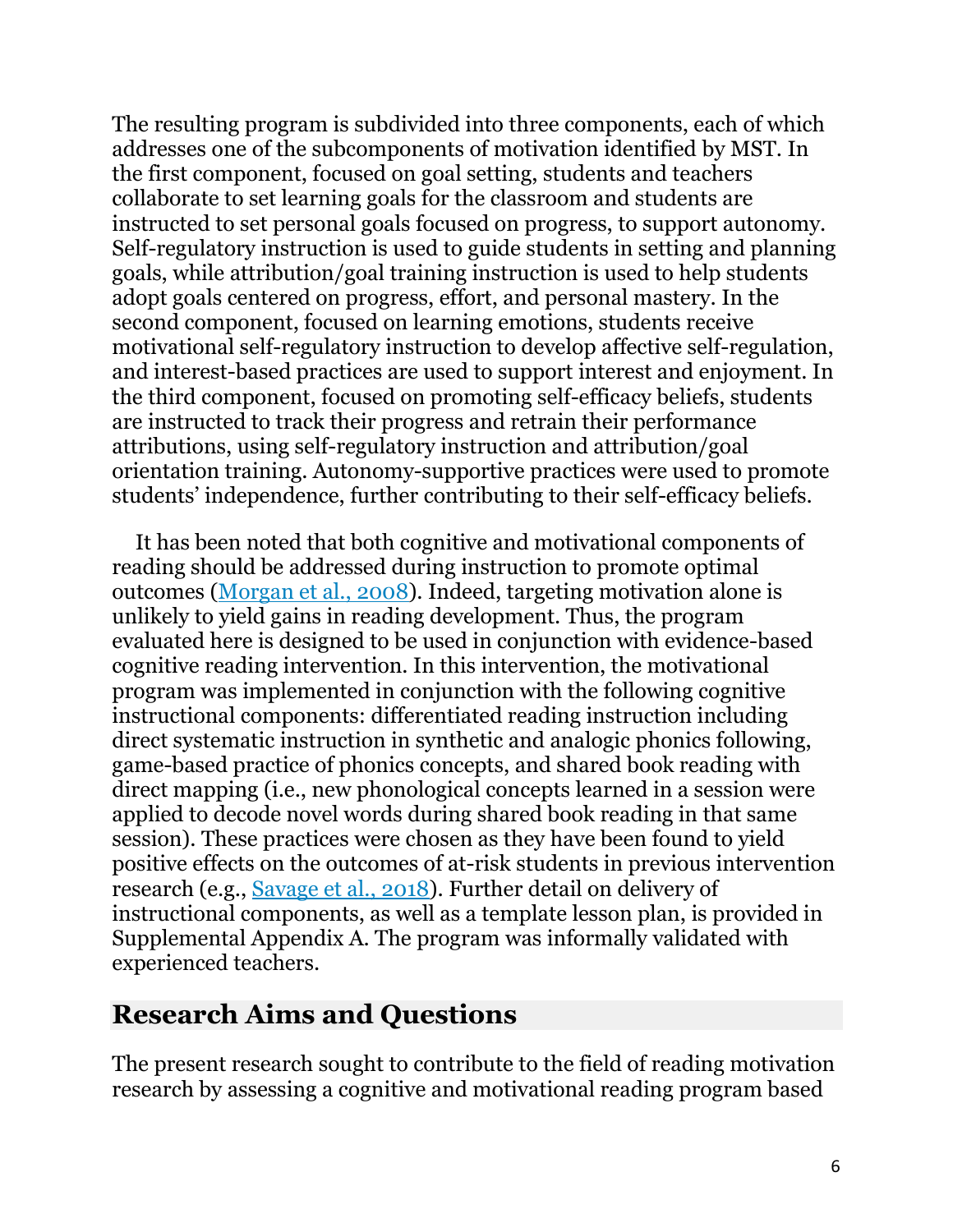on the principles outlined above. The aim of this research was to determine the impact of supplementing cognitive reading intervention with the proposed motivational program on the reading outcomes of students at-risk for reading difficulties. A secondary aim of this research was to examine the mechanisms through which motivational instruction leads to gains in reading achievement. It was guided by the following research question and subquestions:

**Research Question 1:** What are the effects of a Cognitive plus Motivational reading intervention on the reading outcomes of students at-risk for reading difficulties? (a) Compared with a Cognitive-Only reading intervention, how does supplementing cognitive reading instruction with supports for reading motivation impact different components of reading achievement (phonological awareness, accuracy, fluency, comprehension)? (b) Compared with a Cognitive-Only reading intervention, how does supplementing cognitive reading instruction with supports for reading motivation impact different components of reading motivation (i.e., reading self-efficacy, value for reading)?

**Research Question 2:** If gains in reading motivation were present, were gains in reading achievement mediated by gains in reading motivation?

The theoretical framework adopted here suggests that to comprehensively support learning, both cognitive and motivational components of learning should be addressed during instruction. Thus, it was hypothesized that supplementing small-group cognitive reading intervention with the present motivational program would lead to greater growth in reading achievement and motivation than Cognitive-Only reading intervention. It was further hypothesized that gains in achievement would be mediated by gains in motivation.

# **Method**

# *Sample*

### *Participant selection*

Prior to data collection, the study was reviewed and accepted by a research ethics board, and written parental consent was obtained for all participants.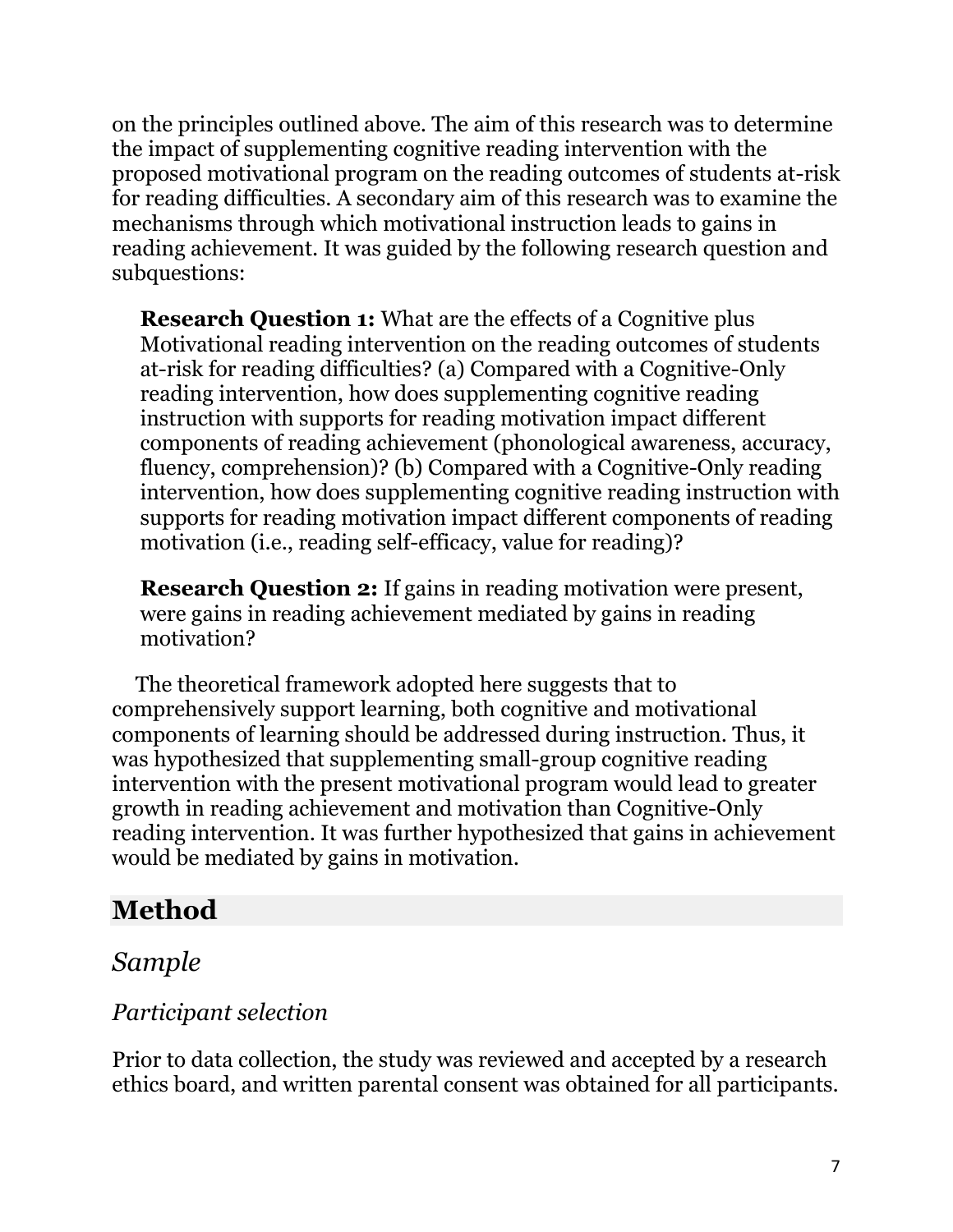Participants were selected from Grade 3 classrooms of participating schools. This age group was selected because by this age, many students atrisk for reading difficulties experience (a) a decline in reading motivation [\(Nelson & Manset-Williamson, 2006\)](https://emxpert.net/sageedit/journals/Embox/Index/958128#bibr18) and (b) difficulties with multiple aspects of reading (e.g., accuracy, fluency, comprehension). Choosing this age group thus allowed us to evaluate the intervention's impact both on reading motivation and a range of reading skills. Students at-risk for reading difficulties were identified through universal screening on four measures of reading ability: (a) phonological awareness, (b) reading accuracy, (c) reading fluency, and (d) reading comprehension. Selection criterion was scoring below the 30th percentile on at least one of these four measures. A 30th percentile cutoff point has been used as an operational definition of at-risk status in previous literacy research (e.g., [Savage et al.,](https://emxpert.net/sageedit/journals/Embox/Index/958128#bibr21)  [2018\)](https://emxpert.net/sageedit/journals/Embox/Index/958128#bibr21).

### *Sample description*

Students were selected from nine English-speaking third-grade classrooms in six elementary schools in a large urban Canadian city. Written consent was obtained from the parents or guardians of 50 students, 26 of whom met study eligibility criteria. One student withdrew from the study during pre-test assessment. The final sample of eligible participants included 25 students ( $M_{\text{age}} = 8.99$ ,  $SD = 0.38$ , 36% female). Of these 25 students, all were typically developing, and slightly more than half of the sample was Caucasian (56%). Based on parents who responded to a demographic parent survey, the primary language spoken at home by the final sample of 25 students was either English or English and French, and the median household income was CAN\$100,000 to CAN\$124,999.

# *Procedure*

The study took place over the course of 8 weeks during the winter semester of the 2018 school year. Children in both conditions were divided into groups of two to five students, and received two to three lessons per week, each lasting 45 min, for a total of 1.5 to 2.25 hr per week. If a student was absent for a session, makeup sessions were offered. All students received between 9 and 11 hr of total instructional time, which is consistent with previous research finding a measurable effect on standardized reading measures for students at-risk for reading difficulties (e.g., on word reading and comprehension; [Savage et al., 2018\)](https://emxpert.net/sageedit/journals/Embox/Index/958128#bibr21). A quasi-experimental pre-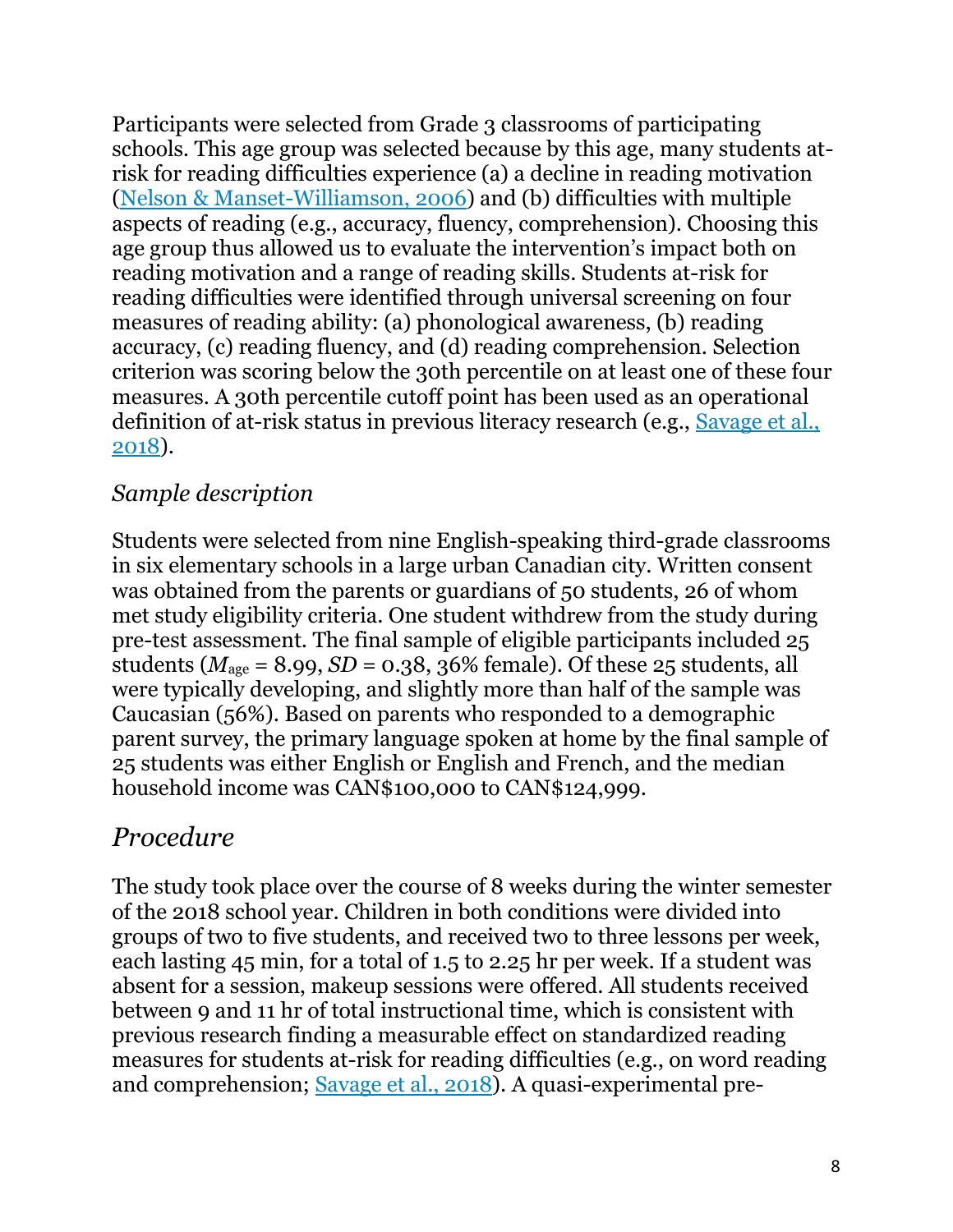test/post-test efficacy intervention trial design, in which participants or groups are allocated to one out of two or more experimental conditions, was used to assess the impact of the intervention on students' reading achievement and reading motivation. Due to the small number of students in each school, students were grouped according to school. Schools were randomly allocated to one of two treatment conditions by creating a number code (1 or 2) for each condition and using an online random number generator [\(random.org;](http://random.org/) [Haahr & Haahr, 2005\)](https://emxpert.net/sageedit/journals/Embox/Index/958128#bibr8) to allocate schools to conditions. Using this approach, two schools (11 students, three groups) were allocated to the Cognitive-Only condition, and four schools (14 students, four groups) were allocated to the Cognitive plus Motivational condition. Following randomization, the quality of matching between conditions was assessed on control measures of receptive vocabulary, nonverbal IQ, and classroom quality, and pre-test primary outcome measures of reading comprehension and motivation. No significant differences were found across conditions, indicating high quality of match. Descriptive data for control, pre-, and post-test measures are presented in [Tables 1](https://emxpert.net/sageedit/journals/Embox/Index/958128#table1) and [2.](https://emxpert.net/sageedit/journals/Embox/Index/958128#table2)

#### **Table 1.**

Means for Control Measure Variables Across Conditions at Pre-Test.

| Control variable         | Cognitive-Only | Cognitive plus Motivational |
|--------------------------|----------------|-----------------------------|
|                          | 91.55 (6.98)   | 91.36 (11.57)               |
| Ravens non-verbal $IQ^a$ | 101.73(7.42)   | 101.71 (11.08)              |
|                          |                |                             |

*Note.* PPVT = *Peabody Picture Vocabulary Test*; ELLCO = *Early Literacy and Language Classroom Observation*.

<sup>a</sup>Standard scores. <sup>b</sup> Raw scores.

#### **Table 2.**

Pre- and Post-Test Means for Main Outcomes and Effect Sizes Across Conditions.

| Main outcome variable                         |          | Cognitive-Only | Cognitive plus<br>Motivational                            |  |  |  |
|-----------------------------------------------|----------|----------------|-----------------------------------------------------------|--|--|--|
|                                               | Pre-test |                | Post-test Pre-test $(SD)$ Post-test $(SD)$                |  |  |  |
|                                               | (SD)     | (SD)           |                                                           |  |  |  |
| Reading accuracy <sup><math>a</math></sup>    |          |                | 89.36 (5.87) 94.27 (9.18) 84.92 (7.81) 90.57 (10.50) 0.07 |  |  |  |
| Reading fluency <sup><math>a</math></sup>     |          |                | 84.91 (5.52) 88.18 (5.79) 74.35 (9.43) 80.92 (9.83) 0.40  |  |  |  |
| Phonological awareness: Blending <sup>b</sup> |          |                | 7.73 (2.10) 8.18 (3.22) 10.43 (2.47) 12.43 (1.79) 0.62    |  |  |  |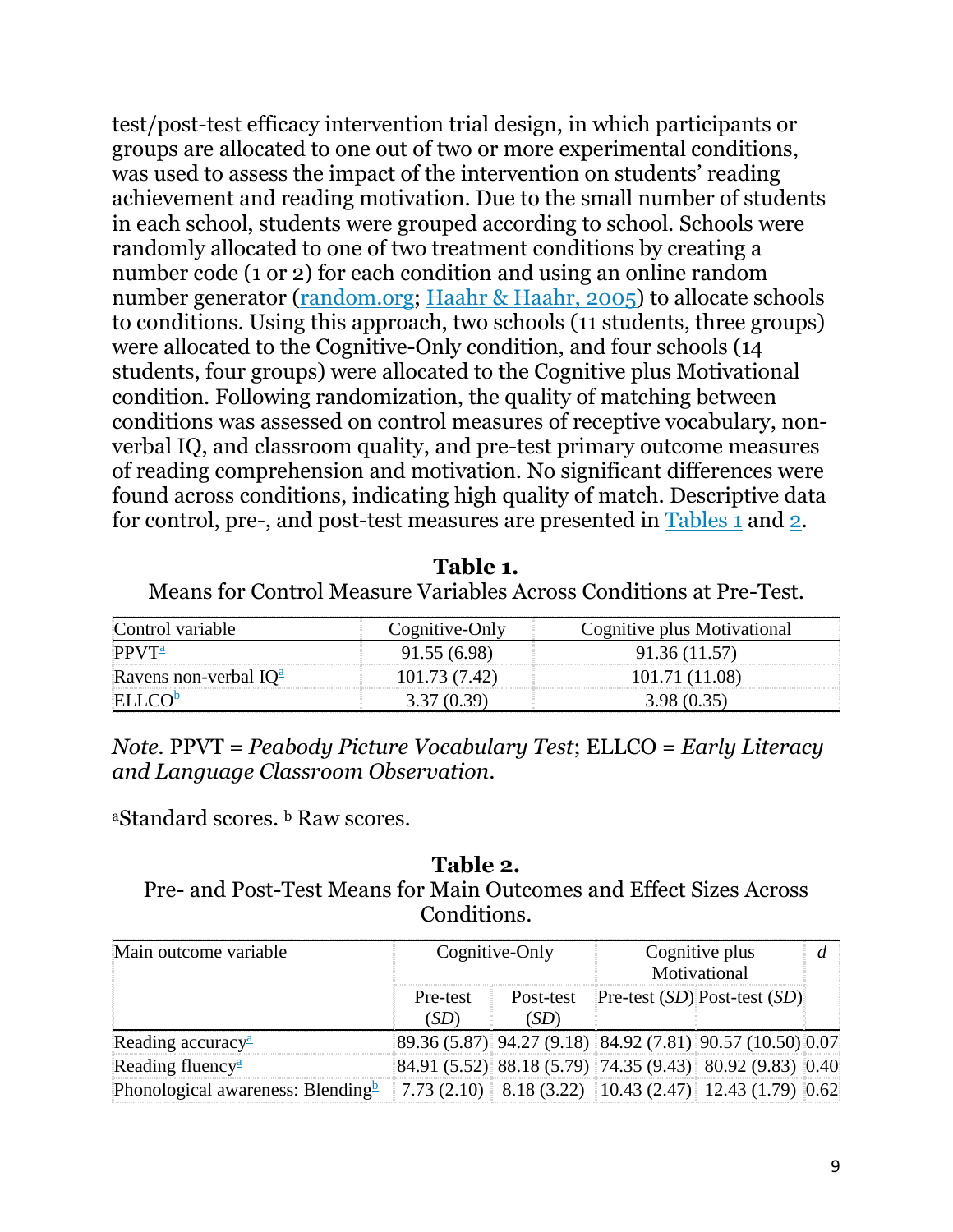| Main outcome variable                                    |                  | Cognitive-Only    | Cognitive plus<br>Motivational |                                                              |  |  |
|----------------------------------------------------------|------------------|-------------------|--------------------------------|--------------------------------------------------------------|--|--|
|                                                          | Pre-test<br>(SD) | Post-test<br>(SD) |                                | Pre-test $(SD)$ Post-test $(SD)$                             |  |  |
| Phonological awareness:<br>Segmenting $\frac{b}{2}$      |                  |                   |                                | 6.27 (0.47) 6.64 (0.67) 6.86 (0.86) 9.29 (1.44) 1.76         |  |  |
| Sentence comprehension $\epsilon$                        |                  |                   |                                | $2.55(0.93)$ $2.36(1.03)$ $1.86(0.95)$ $2.29(1.20)$ $0.55$   |  |  |
| Listening comprehension <sup><math>\epsilon</math></sup> |                  |                   |                                | $3.64(2.50)$ $3.73(2.10)$ $3.14(2.21)$ $4.43(2.14)$ 0.57     |  |  |
| Value for reading $\frac{d}{dx}$                         |                  |                   |                                | $26.63(5.90)$ $25.36(4.18)$ $30.11(4.76)$ $30.61(4.69)$ 0.40 |  |  |
| Self-efficacy for reading $\frac{d}{dx}$                 |                  |                   |                                | $[27.32 (5.81) 29.27 (3.64) 25.39 (3.64) 26.35 (3.49) 0.28]$ |  |  |

aStandard scores. b Scaled scores. c Stanine scores. d Raw scores.

### *Assessment*

Pre-test assessment consisted of two 30-min sessions, during which students' performance on outcome measures and control measures were assessed. Post-test assessment consisted of one 30-min session, during which outcome measures were assessed. Instructions were delivered orally by the primary researcher or by a research assistant (RA). RAs were trained on how to administer the tests, observed the primary researcher administer the tests, and finally were observed administering the tests by the primary researcher. Once they were deemed able to administer the tests correctly, RAs tested independently.

### *Conditions*

In both conditions, the primary researcher taught some groups, and RAs taught some groups. RAs were undergraduate students in psychology or education. RAs were trained on how to deliver the intervention by the primary researcher and received an intervention booklet providing a detailed overview of lesson plans. In both conditions, students received the same cognitive instructional components: differentiated reading instruction including direct, systematic instruction in synthetic and analogic phonics following the simplicity principle, game-based practice of phonics concepts, and shared book reading. These practices have been found to yield positive effects on the outcomes of at-risk students in previous intervention research (e.g., [Savage et al., 2018\)](https://emxpert.net/sageedit/journals/Embox/Index/958128#bibr21). In the motivational and cognitive condition, autonomy-supportive and interest-based practices were integrated throughout lessons. Students were asked to select the books and reading games used, to foster feelings of autonomy and allow them to select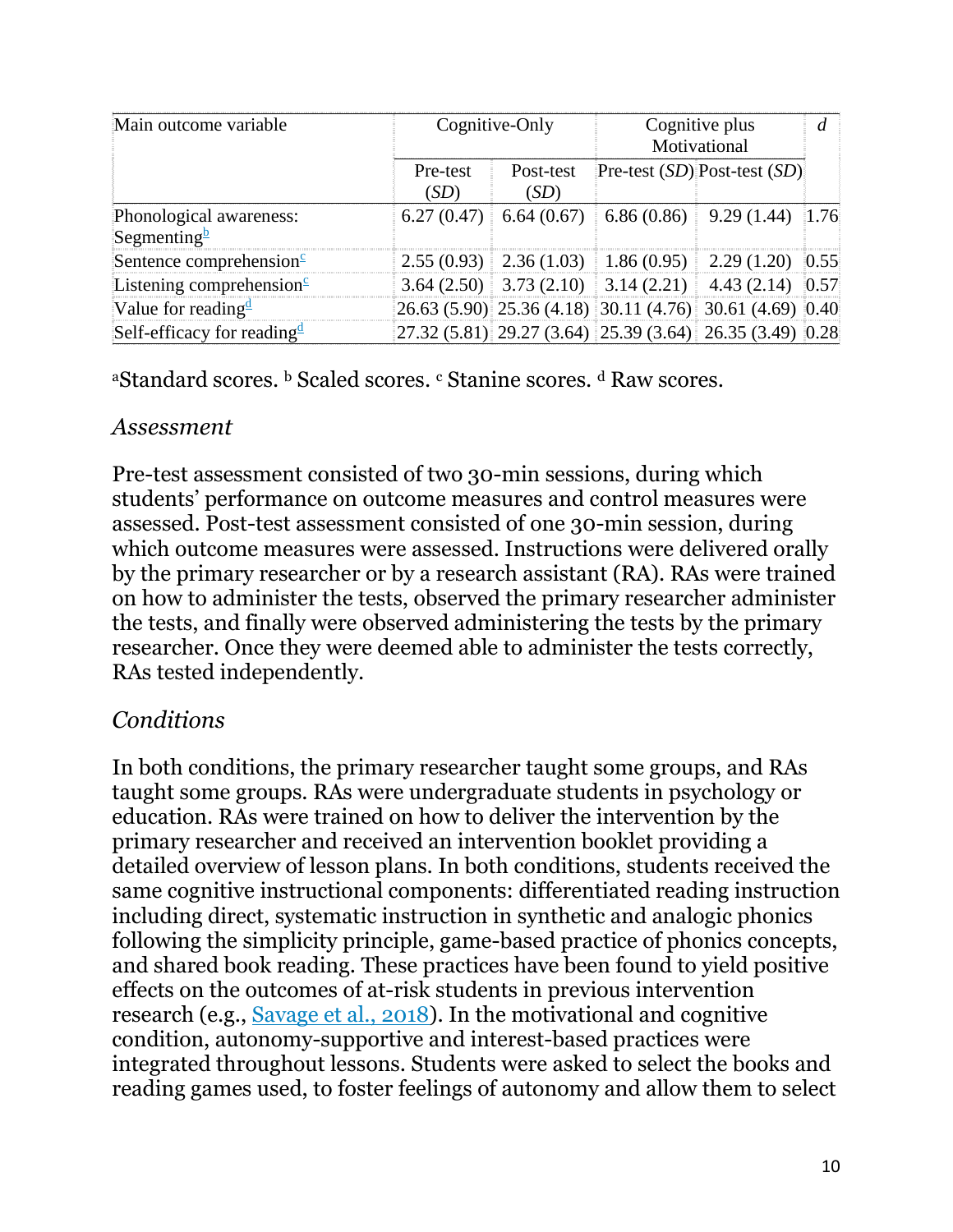books/activities based on their interests. In addition, in the Cognitive plus Motivational condition, 25% of each lesson was allocated to self-regulatory instruction and/or attribution training, which did not include any direct reading instruction. During the first two lessons, which centered on goal setting, the instructor introduced group goals for the intervention and asked students to provide input. Students were then asked to set personal goals. The instructor guided students to set goals that were realistic, clear, challenging, and attainable. The subsequent eight lessons included socioemotional coaching, that aimed to make students more aware of their strengths and interests, and to identify ways to cope with challenging learning situations (e.g., identifying a support team, visualizing progress made and next steps). Finally, all lessons included training in selfregulatory instruction and positive attribution beliefs. Students were given progress charts to self-track their progress toward goals, and specific, goaldirected feedback was provided by the instructor to help students identify successful strategies and plan next steps. To ensure the amount of direct reading instruction received across conditions was balanced while maintaining the length of intervention constant across conditions, 25% of lesson time in the Cognitive-Only condition was allocated to non-verbal mathematic exercises. Further detail and template lesson plans for both conditions are provided in Supplemental Appendix A.

### *Implementation fidelity*

Implementation fidelity was assessed for a randomly selected subset of 20% of all lessons. Raters, who were either the primary investigator or RAs, were provided with a fidelity of implementation rubric for each condition that assessed delivery of instructional components, quality of teaching, and quality of the teaching environment (see Supplemental Appendix B), and trained on how to complete them. A series of  $2 \times 2$  chi-square analyses were then conducted to compare implementation fidelity between conditions. No significant differences were found between groups on delivery of instructional components ( $\chi^2$  = 1.92, *p*= .15), quality of teaching ( $\chi^2$  = 2.92,  $p = .088$ ), or quality of the teaching environment ( $\chi^2 = 0.83$ ,  $p = .36$ ). Instructional components were rated as delivered fully in 87.9% of cases and partly in 12.1% of cases; teacher quality was rated as excellent in 77.6% of cases and generally good in 22.4% of cases; and environment quality was rated as excellent in 60% of cases and adequate in 40% of cases.

#### *Student response*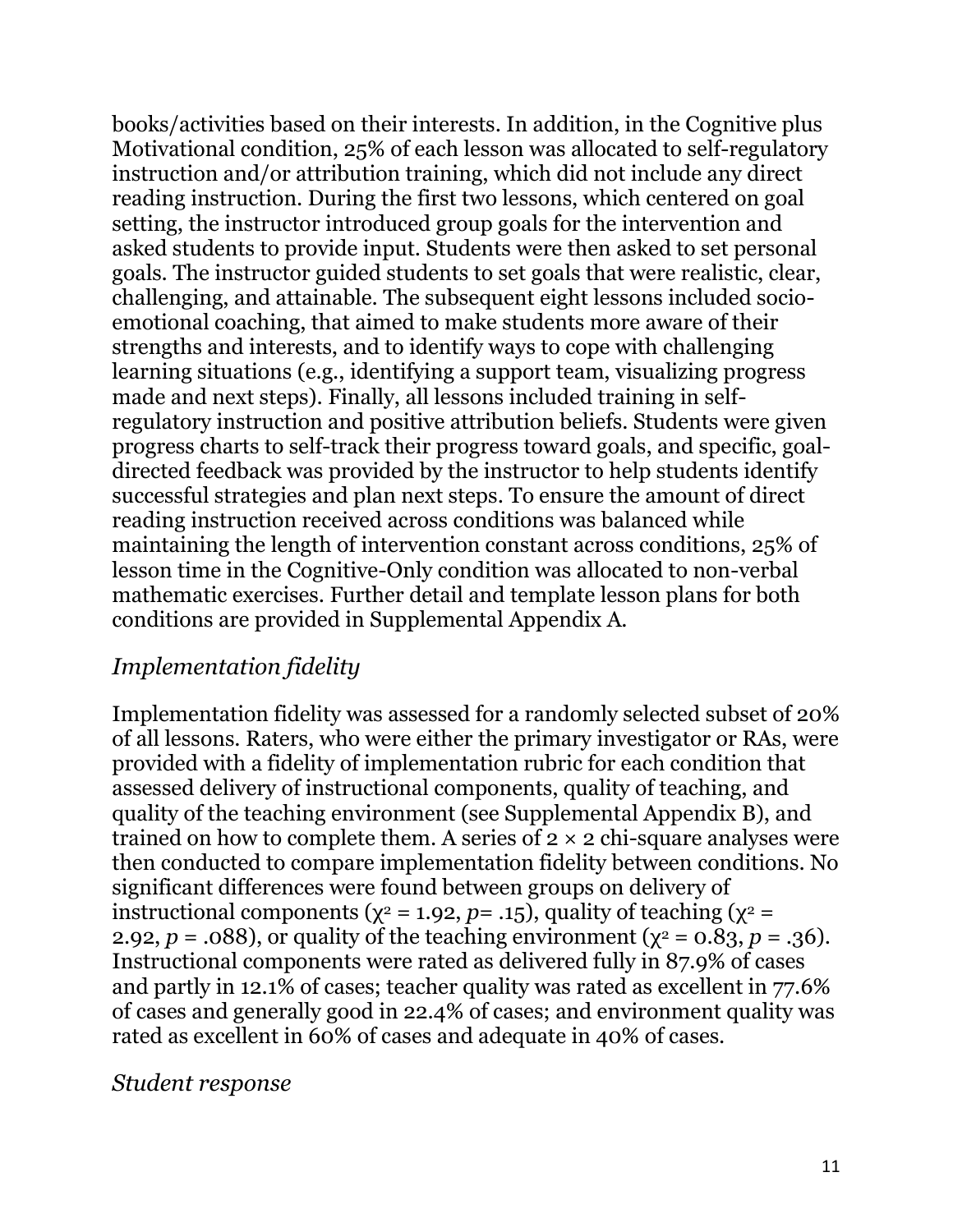Raters were also asked to rate students' engagement for 20% of lessons in both conditions. Engagement was defined as time students spent on-task, application of strategies during reading, and enthusiasm (interest and excitement) during the instructional period. Significant differences emerged across groups,  $\chi^2 = 4.21$ ,  $p = .04$ . Frequencies indicate that students were more engaged in the Cognitive plus Motivational condition than in the Cognitive-Only condition; the response of students in the Cognitive plus Motivational condition was rated as excellent in 100% of cases, the response of students in the Cognitive-Only condition was rated as excellent in 70.37% of cases, and generally good in 29.62% of cases.

### *Classroom observations*

To ensure results were not due to differences in the quality of the classroom literacy environment, raters observed 1 hr of a regular English Language Arts class for each classroom. Observations were made using the *Early Literacy and Language Classroom Observation* (ELLCO K-3; Smith et al., 2008), which assesses *Classroom Structure and Climate, Language Environment, Books and Reading*, and *Print and Writing*. For each observation, two raters first filled out the rubric independently and then consulted until agreement was reached on all measures. A *t* test conducted on global ELLCO scores indicated no significant differences in regular classroom climate and quality of the literacy environment across conditions,  $t(23) = -1.562$ ,  $p = .132$ .

### *Measures*

[Guthrie et al.'s \(2007\)](https://emxpert.net/sageedit/journals/Embox/Index/958128#bibr6) meta-analysis reports a small effect size of motivational interventions on reading motivation outcomes and a large effect size on reading comprehension outcomes. Both reading comprehension and reading motivation were therefore included as primary outcome measures. To assess the impact of the intervention on a broader range of reading abilities, phonological awareness, accuracy, fluency, and listening comprehension were included as secondary outcome measures. For all outcome measures, internal reliability of outcome measures was assessed in this sample. Internal reliability, an index of how consistently different elements on a test measure a construct, was calculated by correlating students' score on even numbered test items to their score on odd numbered test items, using the Spearman–Brown correction for internal reliability.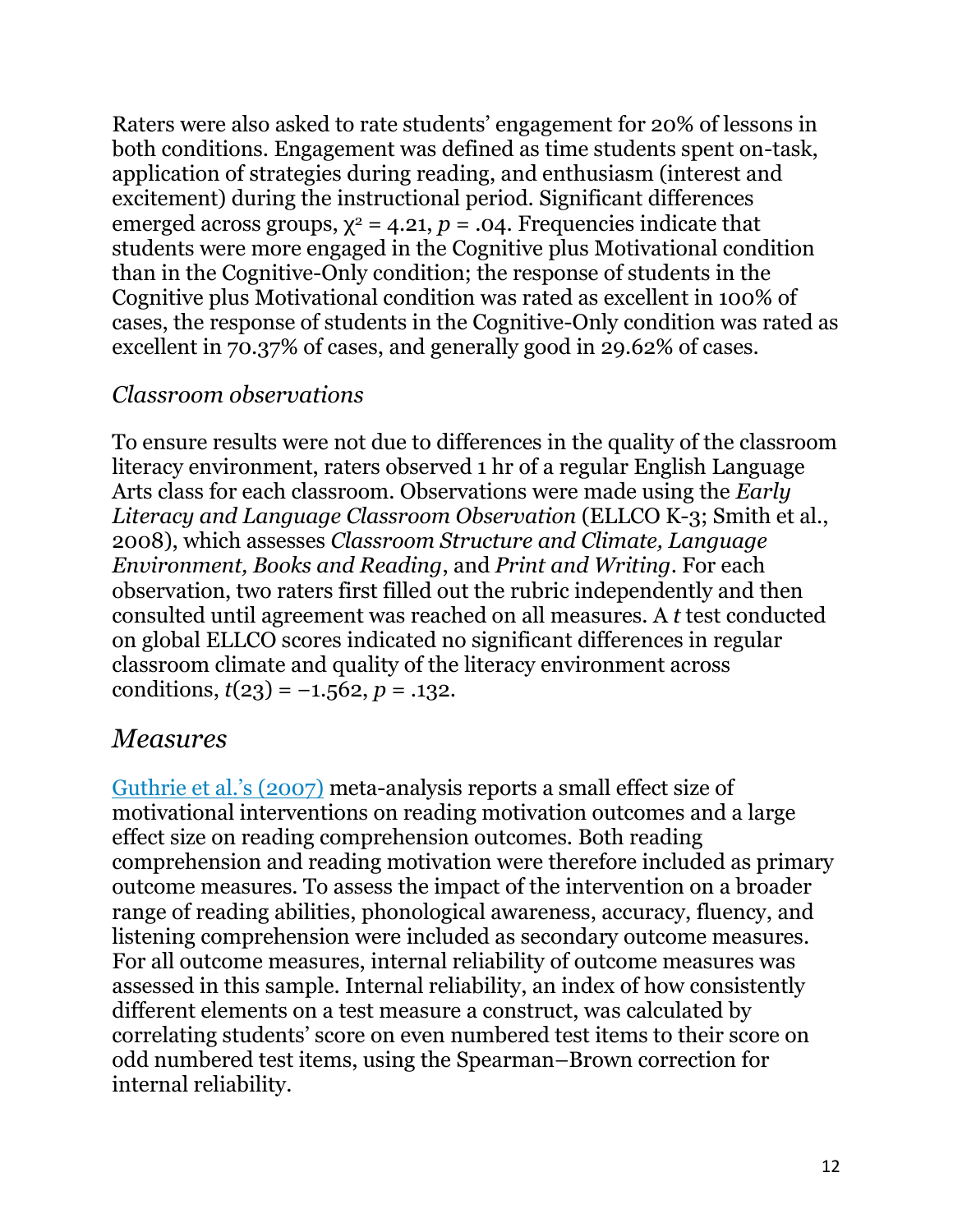#### *Primary outcome measures*

#### Reading comprehension

Reading comprehension was assessed using the Sentence Comprehension subtest of the *Group Reading Assessment and Diagnostic Evaluation* (GRADE; Williams, 2001). During the test, students are asked to read sentences in which one word is missing, and to choose the missing word from four choices (e.g., "Cars and buses run on the \_\_\_\_\_\_": told, road, goat, roar). Criterion validity ranges between .69 and .90 (American Institutes for Research, 2017). Internal reliability for this sample was *r*= .68.

#### Reading motivation

Reading motivation was assessed using the *Motivation to Read Profile– Revised* (MRP-R; [Marinak et al., 2016\)](https://emxpert.net/sageedit/journals/Embox/Index/958128#bibr15). The test was designed for use with students in second to sixth grade. It includes a value for Reading subscale and a Self-Efficacy for Reading subscale composed of 10 Likert-type-scale questions each. The value for Reading subscale was used as an index of emotions toward reading, while the Self-Efficacy for Reading subscale was used as an index of self-efficacy beliefs. As items are rated on an ordinal scale, nonparametric analysis using root mean square error of approximation (RMSEA) has been used to assess validity [\(Malloy et al.,](https://emxpert.net/sageedit/journals/Embox/Index/958128#bibr13)  [2013\)](https://emxpert.net/sageedit/journals/Embox/Index/958128#bibr13). [Malloy et al. \(2013\)](https://emxpert.net/sageedit/journals/Embox/Index/958128#bibr13) reported an RMSEA estimate of .089, *p* < .001. Internal reliability in this sample was  $r = .66$  for the Self-Efficacy subtest and  $r = .65$  for the Value subtest.

#### *Secondary outcome measures*

#### Phonological awareness

The *Comprehensive Test of Phonological Processing–2* (CTOPP-2; Wagner et al., 1999) "Blending Words" and "Segmenting Non-Words" subtests were used to assess phonological awareness. The "Blending Words" subtest consists of 33 items that assess students' ability to combine orally presented speech sounds into words (e.g.,  $\frac{d_3}{-\Lambda}$ -/ $\frac{\Lambda}{-\Lambda}$ -/p/ = "jump"). The "Segmenting Non-Words" subtest consists of 31 items that assess students' ability to segment orally presented non-words into speech sounds (e.g., "seb" =  $\frac{s}{-}$  /s/-/e/-/b/). The CTOPP manual reports validity correlations ranging between .49 and .84 for all subtests (Wagner et al., 1999). Internal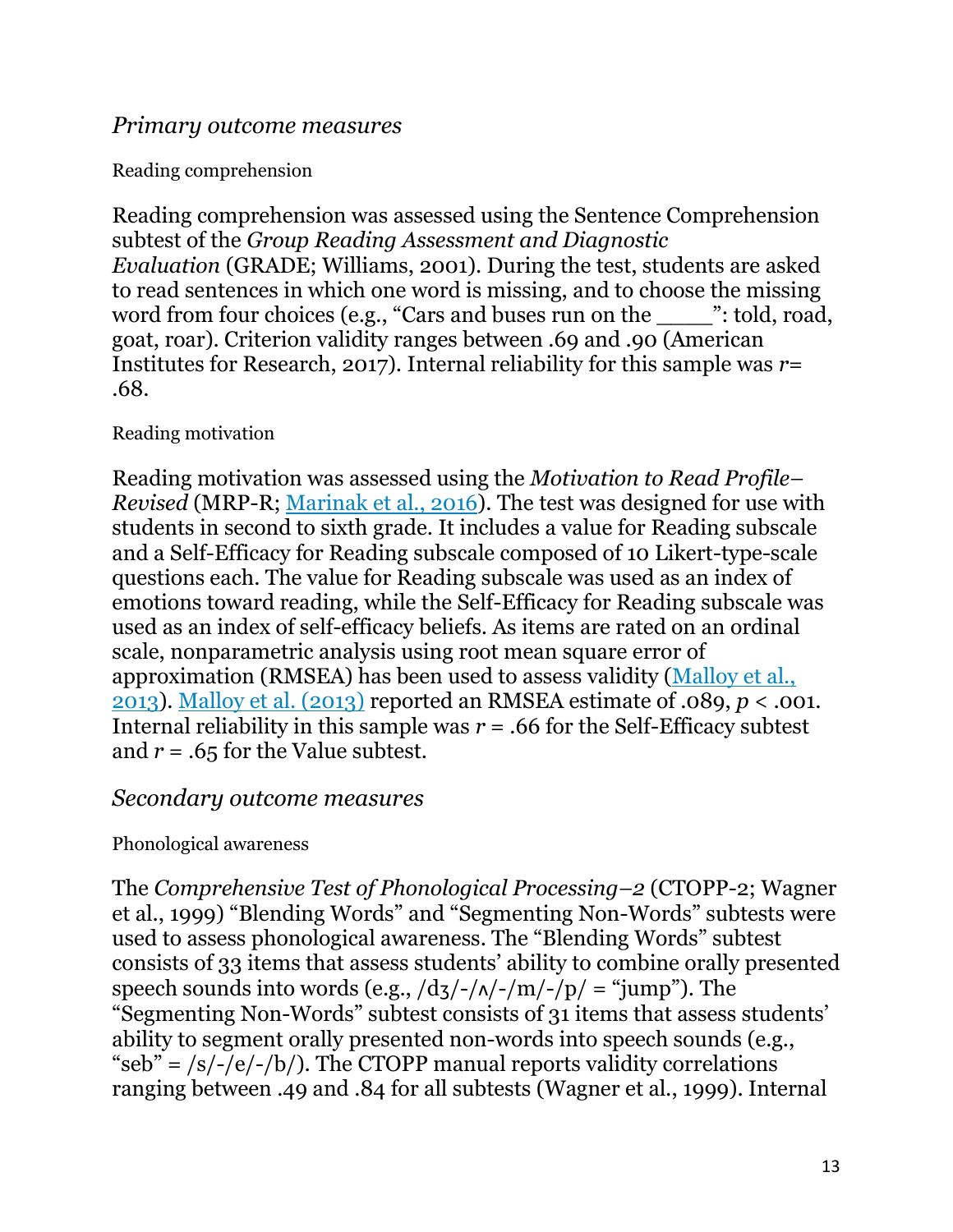reliability for this sample was  $r = .80$  for the Blending subtest and  $r = .98$ for the Segmenting subtest.

#### Reading accuracy

Reading accuracy was assessed using the *Wide Range Achievement Test– 4* (WRAT-4; Wilkinson & Robertson, 2006) Word Reading subtest. In the test, students are asked to name 15 letters and read from a list of 55 typed, lowercase, progressively more difficult words (e.g., "see," "wrap," "rancid"). The test is discontinued following 10 consecutive errors. Students' scores are obtained by calculating the number of words read correctly. Internal validity ranges from .60 to .63 (Wilkinson & Robertson, 2006). Internal reliability for this sample was *r* = .57.

#### Reading fluency

Reading fluency was assessed using the Dynamic Indicators of Basic Early Literacy Skills–Oral Reading Fluency (DIBELS ORF, 6th edition; Good & Kaminski, 2007) subtest. In the test, students are asked to read three grade-level passages ("Finding a nest," "A famous food: The history of pizza," and "Living in Singapore") out loud for 1 min, and the number of correctly read words is calculated. Students read the same passages at pretest and post-test. Omissions, substitutions, and hesitations longer than 3 s are scored as errors. An average score is calculated based on performance on the three passages. The DIBELS ORF alternate-form criterion validity is .79 (Good et al., 2001). As the DIBELS uses text rather than text items, published reliability measures were used for this measure. Good et al. (2001) reported alternate-form reliability of .94.

#### Listening comprehension

The GRADE (Williams, 2001) Third-Grade Listening Comprehension subtest was used to assess listening comprehension. During the test, students are asked to choose a picture out of four choices that visually depicts a sentence orally presented by the experimenter (e.g., "The horse is jumping over the fence"). Criterion validity ranges between .69 and .90 (American Institutes for Research, 2017). Internal reliability for this sample was *r* = .53.

### *Control measures*

Non-verbal intelligence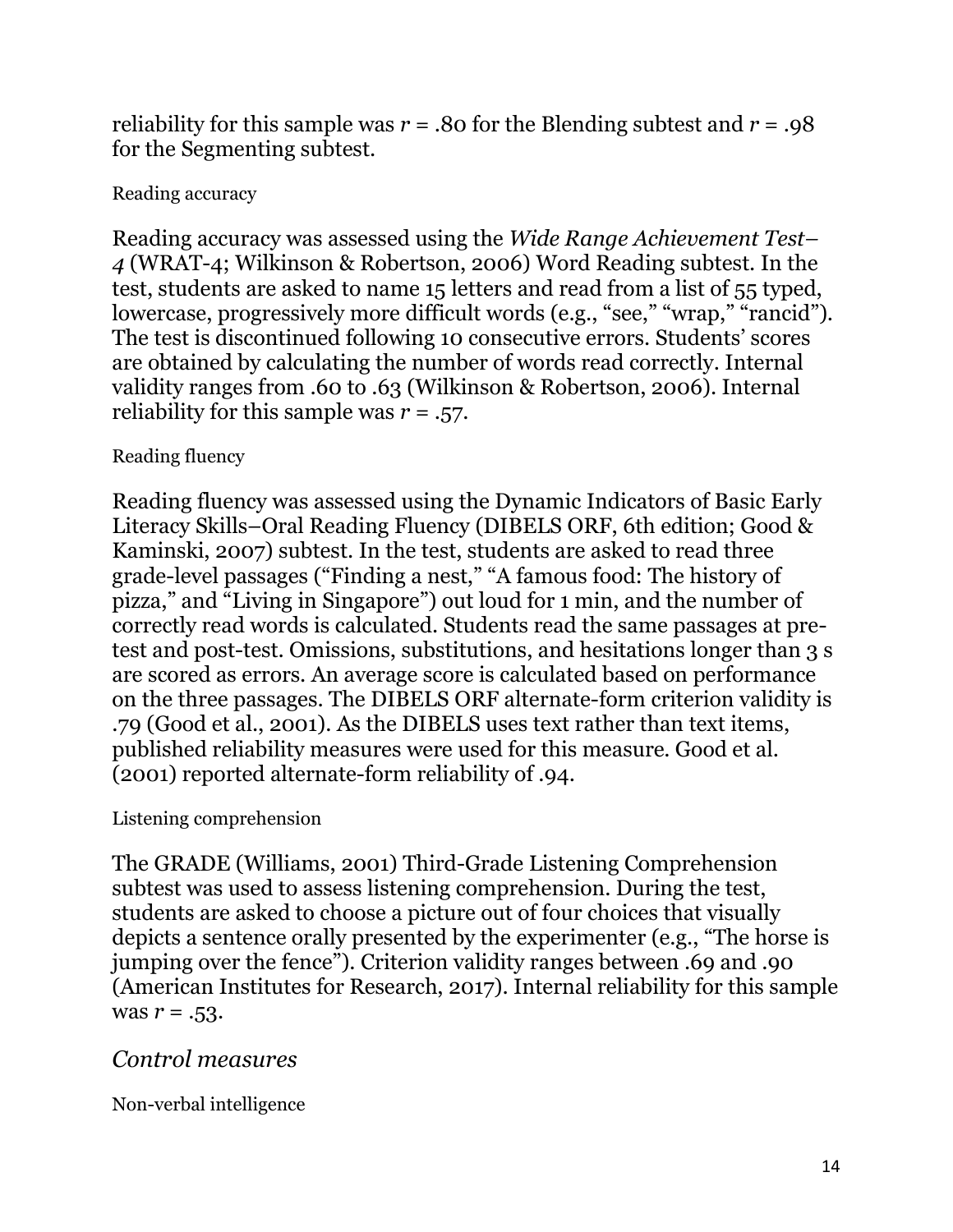The *Raven's Colored Progressive Matrices* was used to assess non-verbal intelligence (Raven, 1998). The test is made up of 36 untimed perceptual problems in three sets of 12 items. The manual reports reliability of .88 (Raven, 1998). Criterion-referenced validity for children aged 3 to 9 ranges from .643 to .703 [\(Bildiren, 2017\)](https://emxpert.net/sageedit/journals/Embox/Index/958128#bibr4).

#### Receptive vocabulary

English receptive vocabulary was assessed using the *Peabody Picture Vocabulary Test–IIIA* (PPVT-IIIA; Dunn & Dunn, 1997). In the test, participants are asked to choose a picture out of four choices that visually depicts a word orally presented by the experimenter (e.g., "plumber," "vase"). The manual reports reliability of .94 and criterion validity ranging from .69 to .91 (Dunn & Dunn, 1997).

# **Results**

# *Preliminary Data Analysis*

To reduce the potential influence of extreme scores, outliers were identified by searching for data points that fell outside of the interquartile range for all outcome measures at pre- and post-test. Through this process, 22 potential outliers were identified (11% of the entire data set) and adjusted either to the lower or upper boundary of the interquartile range or to 1.5 *SD* from the mean. Analyses with outliers adjusted by either method yielded the same results. The final analyses were conducted with 22 outliers adjusted to either the lower or upper boundary, respectively. There were no missing data. Finally, to assess generalizability of results to the wider population, the sample was compared with average norms for non-verbal intelligence and family characteristics. The sample's average raw score on Raven's Colored Progressive Matrices was in the 50th percentile for its age group  $(M = 26, SD = 4.71)$ , indicating average levels of non-verbal intelligence. Parents were given a short survey assessing household income and mother's education. Parents answers to the survey were compared with national norms from the 2016 Canadian Census (Statistics Canada, 2016) using chi-square analyses. No significant differences between the sample and population were observed for household income,  $\chi^2(18) = 12.03$ ,  $p =$ .85, or mother's education level,  $\chi^2(9) = 8.01$ ,  $p = .53$ . Means and standard deviations for control measures are reported in [Table 1.](https://emxpert.net/sageedit/journals/Embox/Index/958128#table1) Means, standard deviations, and effect sizes across conditions are reported in [Table 2.](https://emxpert.net/sageedit/journals/Embox/Index/958128#table2)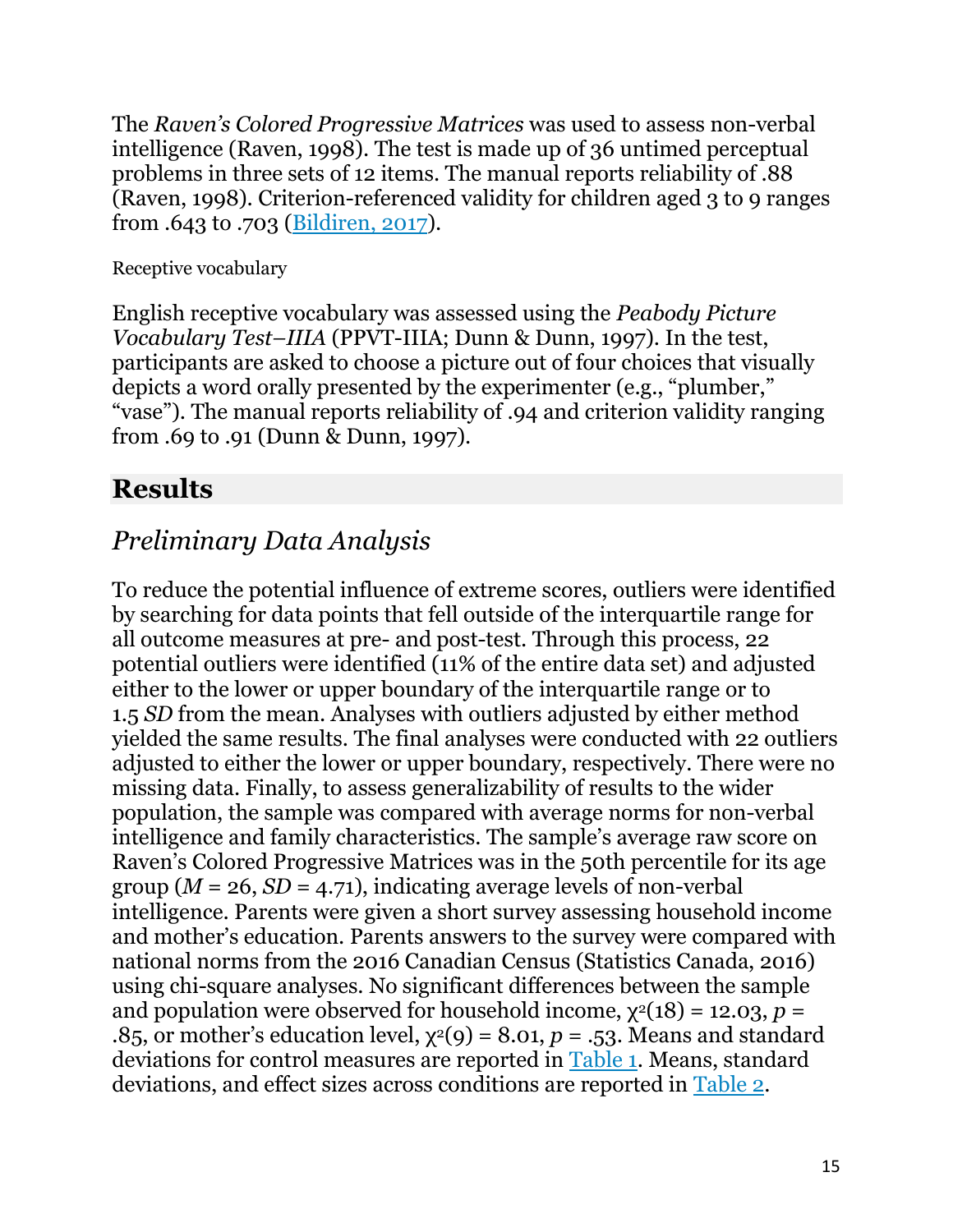### *Inferential Analyses*

To ensure that the control and treatment groups did not differ significantly prior to receiving intervention, independent-samples *t* tests were conducted on pre-test scores with condition as the independent variable for all outcome and control measures. At pre-test, no significant differences across conditions were found for control measures (see [Table 1\)](https://emxpert.net/sageedit/journals/Embox/Index/958128#table1). The groups differed significantly on two secondary outcome measures, fluency, *t*(23) = 3.287, *p* < .001, and phonological blending, *t*(23) = −2.591, *p*= .016 (see [Table 2\)](https://emxpert.net/sageedit/journals/Embox/Index/958128#table2). No other significant differences were present for either achievement or motivation measures at pre-test.

To facilitate interpretation and comparison across outcomes, data for outcome measures at pre- and post-test were first converted to *z* scores and then grand-mean centered. Due to the nested nature of the data, outcomes were analyzed using hierarchical linear modeling (HLM; for example, [Hayes, 2006\)](https://emxpert.net/sageedit/journals/Embox/Index/958128#bibr9). The final HLM models were built sequentially from preliminary analyses. Students were grouped according to school, and schools were randomized into either condition. In some schools, students within a single group came from multiple classrooms. To control for possible variations in baseline activity due to regular teacher effects within individual classes, classroom-level variance was assessed. In Model 1, an unconditional one-way analysis of variance (ANOVA) indicated there was significant classroom-level variance at pre-test and post-test on primary and secondary outcome measures beyond the variance attributable to students (i.e., intra-class correlations ranged from .06 to .57). Thus, it was deemed that HLM with clustering at the classroom level was appropriate. The intra-class correlation at the classroom level was below .05 for four outcome measures: accuracy at both pre-test and post-test, segmenting at pre-test, and listening comprehension at pre-test.

The final two-level hierarchical model examined whether variance on post-test reading achievement and motivation for students (Level 1) at the class level (Level 2) was explained by condition (Cognitive plus Motivational vs. Cognitive-Only, at Level 2), after controlling for children's pre-test achievement on the outcome measure (Level 2).

An analysis of covariance (ANCOVA) model was deemed appropriate because controlling for pre-test levels of attainment improves the power of analyses even when the covariate is not statistically significant (e.g., [Raudenbush et al., 2011\)](https://emxpert.net/sageedit/journals/Embox/Index/958128#bibr19). [Equations 1a](https://emxpert.net/sageedit/journals/Embox/Index/958128#disp-formula1)nd [2](https://emxpert.net/sageedit/journals/Embox/Index/958128#disp-formula2) describe this final model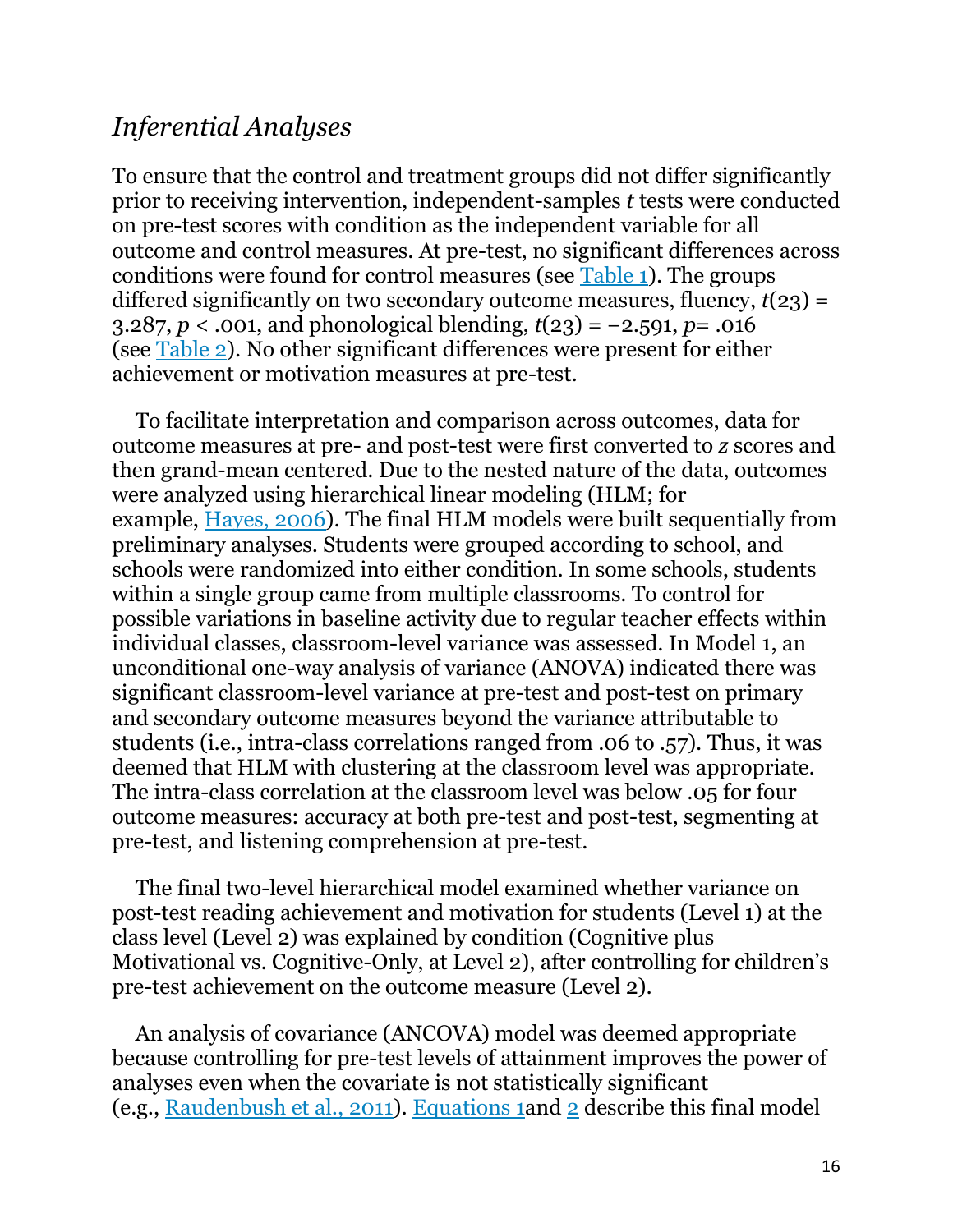at the student and classroom levels, for student *i* in classroom *j*, respectively.

1. *Equation for Student Level 1 Model:*

$$
Y_{ij} = \pi_{00j} + \pi_{1j} \left( \text{PRE-TEST} \right) + e_{ij} \tag{1}
$$

2. *Equation for Classroom Level 2 Model:*  $\pi_{00j} = \beta_{00} + \beta_{01j} \times (PRE-TEST ATTAINMENT) +$  (2)  $\beta_{02j}$  × (INTERVENTION) +  $r_{0j}$ ,

where  $Y_{ij}$  = reading achievement or motivation outcome,  $\pi_{00j}$  = the classroom-level intercept,  $\pi_{1j}$  = the regression coefficient associated with the classroom-level pre-test attainment,  $e_{ij}$  = random error associated,  $β_{00}$  = overall mean intercept adjusted for condition,  $\beta_{01j}$  = regression coefficient associated with nested at classroom-level pre-test attainment relative to individual-level intercept,  $\beta_{02j}$  = regression coefficient associated with nested at classroom-level condition relative to individual-level intercept, and  $r_{0j}$  = random effects of the *j*th classroom-level unit adjusted for condition on the intercept.

As intervention groups were variable in composition (i.e., students within groups had variability in pre-test levels of achievement and motivation, and variable demographic characteristics), individual scores rather than group means were the unit of analysis used in the analyses, both for predictor and outcome variables. For all primary and secondary outcome measures, identical two-level models were run, with pre-test attainment on the outcome measure included as a covariate. Results of the HLM analysis are presented in [Table 3.](https://emxpert.net/sageedit/journals/Embox/Index/958128#table3) For clarity of interpretation, only the effects of condition are reported within this section. However, coefficients representing fixed effects of intercept, condition, and pre-test, and random effects of child- and classroom-level variance on post-test are reported in [Table 3.](https://emxpert.net/sageedit/journals/Embox/Index/958128#table3)

#### **Table 3.**

Hierarchical Linear Modeling Results for the Effect of the Intervention Condition on Post-Test Attainment.

| arameter         | <b>Hail</b> | عدت | $\sim$<br>$\sim$ |  |
|------------------|-------------|-----|------------------|--|
| <i>L L L L L</i> |             |     |                  |  |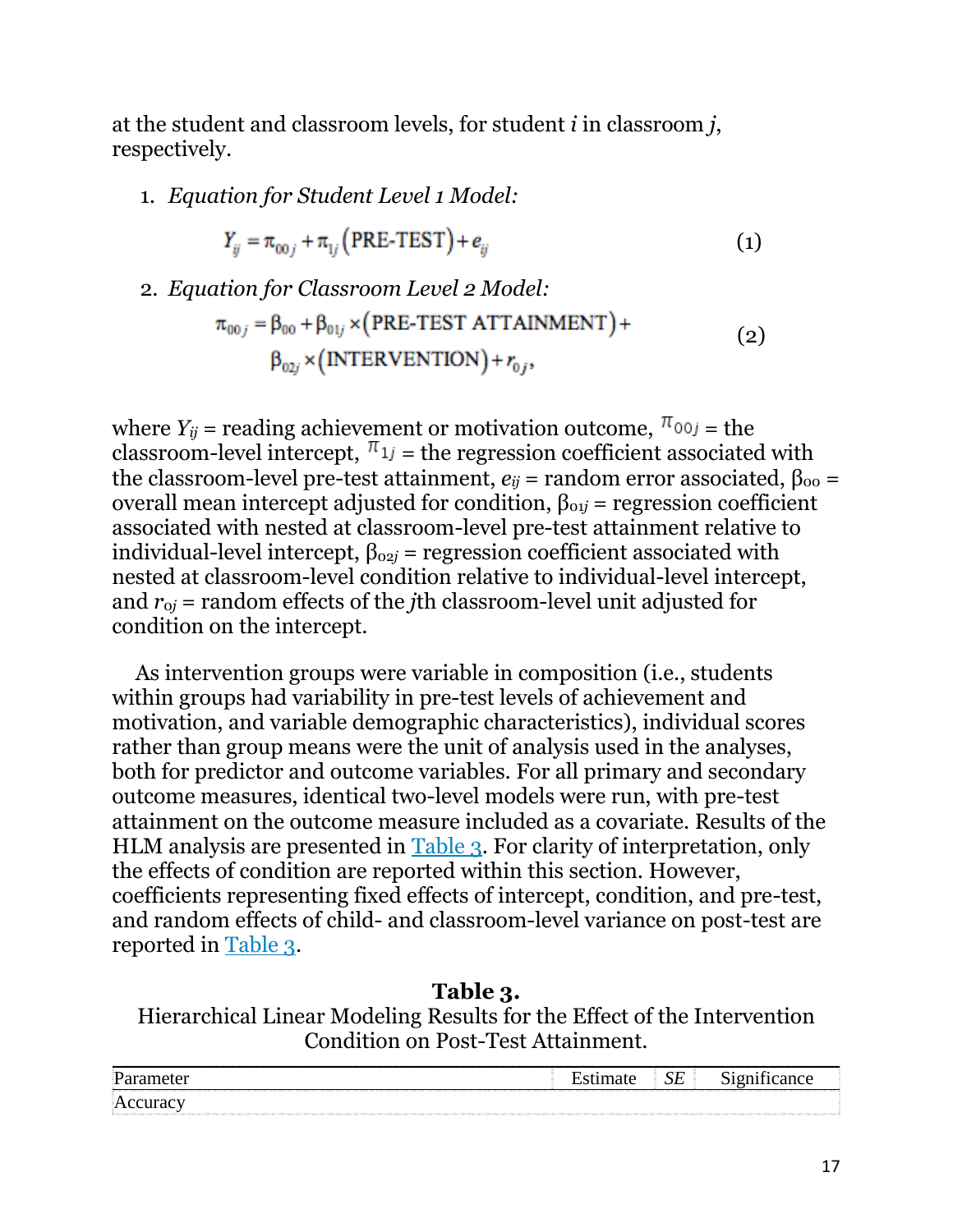| Parameter                      | Estimate | SE  | Significance |
|--------------------------------|----------|-----|--------------|
| Fixed effects                  |          |     |              |
| Intercept                      | $-0.19$  | .55 | .73          |
| Condition                      | 0.11     | .34 | .75          |
| Accuracy pre-test              | 0.76     | .14 | $.00**$      |
| Random effects                 |          |     |              |
| Child-level variance           | 0.42     | .15 | $.006**$     |
| Classroom-level variance       | 0.08     | .15 | $.002**$     |
| Fluency                        |          |     |              |
| Fixed effects                  |          |     |              |
| Intercept                      | $-0.45$  | .34 | .196         |
| Condition                      | 0.29     | .21 | .181         |
| Fluency pre-test               | 0.99     | .11 | $.00**$      |
| Random effects                 |          |     |              |
| Child-level variance           | 0.18     | .06 | $.001**$     |
| Classroom-level variance       | 0.00     | .00 |              |
| Value for reading              |          |     |              |
| <b>Fixed effects</b>           |          |     |              |
| Intercept                      | $-0.91$  | .63 | .20          |
| Condition                      | 0.62     | .40 | .18          |
| Value pre-test                 | 0.53     | .16 | $.004**$     |
| Random effects                 |          |     |              |
| Child-level variance           | 0.46     | .17 | $.007**$     |
| Classroom-level variance       | 0.14     | .21 | .50          |
| Self-efficacy                  |          |     |              |
| <b>Fixed effects</b>           |          |     |              |
| Intercept                      | 1.08     | .68 | .15          |
| Condition                      | $-0.69$  | .43 | .15          |
| Self-efficacy pre-test         | 0.42     | .18 | $.034*$      |
| Random effects                 |          |     |              |
| Child-level variance           | 0.61     | .21 | $.003**$     |
| Classroom-level variance       | 0.16     | .19 | .418         |
| Reading comprehension          |          |     |              |
| <b>Fixed effects</b>           |          |     |              |
| Intercept                      | $-0.93$  | .34 | $.025*$      |
| Condition                      | 0.61     | .21 | $.024*$      |
| Reading comprehension pre-test | 0.98     | .09 | $.00**$      |
| Random effects                 |          |     |              |
| Child-level variance           | 0.16     | .06 | $.004**$     |
| Classroom-level variance       | 0.03     | .05 | .579         |
| Blending                       |          |     |              |
| Fixed effects                  |          |     |              |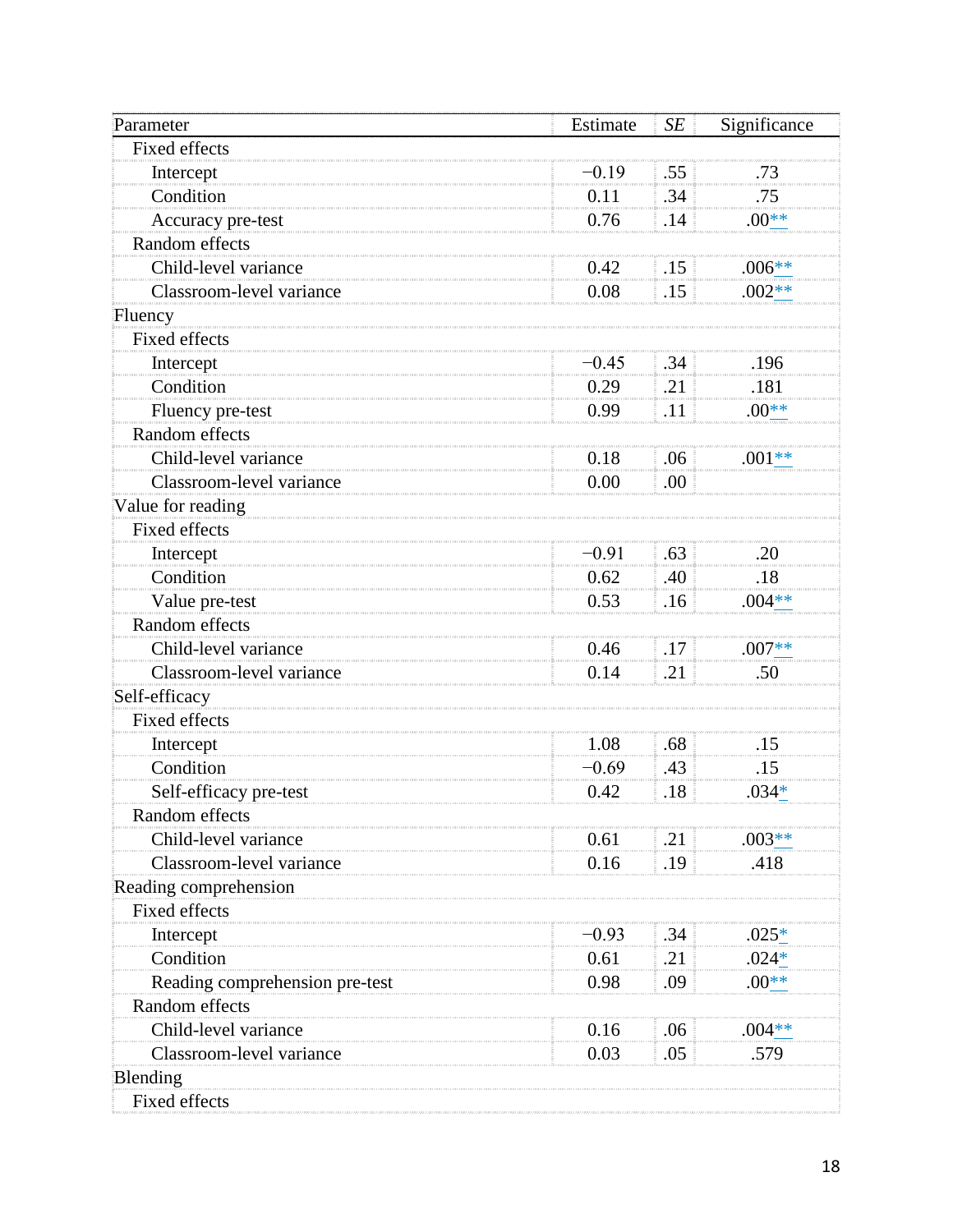| Parameter                        | Estimate | SE  | Significance |
|----------------------------------|----------|-----|--------------|
| Intercept                        | $-1.58$  | .57 | $.01*$       |
| Condition                        | 1.01     | .35 | $.008**$     |
| <b>Blending</b> pre-test         | 0.28     | .18 | .126         |
| Random effects                   |          |     |              |
| Child-level variance             | 0.55     | .17 | $.001**$     |
| Classroom-level variance         | 0.00     | .00 |              |
| Segmenting                       |          |     |              |
| Fixed effects                    |          |     |              |
| Intercept                        | $-2.06$  | .46 | $.004**$     |
| Condition                        | 1.33     | .29 | $.005**$     |
| Segmenting pre-test              | 0.24     | .14 | .102         |
| Random effects                   |          |     |              |
| Child-level variance             | 0.40     | .15 | $.007**$     |
| Classroom-level variance         | 0.01     | .11 | .098         |
| Listening comprehension          |          |     |              |
| Fixed effects                    |          |     |              |
| Intercept                        | $-0.96$  | .78 | .25          |
| Condition                        | 0.66     | .49 | .22          |
| Listening comprehension pre-test | 0.53     | .15 | $.003**$     |
| Random effects                   |          |     |              |
| Child-level variance             | 0.44     | .16 | $.006**$     |
| Classroom-level variance         | 0.35     | .30 | .237         |

\*Significant at <.05. \*\*Significant at <.01.

Primary outcomes were analyzed at conventional significance  $(\alpha = .05)$ . Secondary outcomes were analyzed in the same manner but with adjustments for multiple contrasts ( $\alpha = .05/4 = .0125$ ). Effect sizes (Cohen's *d*) were calculated for all dependent measures by comparing gains in pre- to post-test scores across conditions and dividing them by the pooled standard deviation (Busk & Serlin, 1992). Cohen's (1988) standards were used to determine strength of effects, where .2 indicates a small effect, .5 a medium effect, and .8 a large effect. Effect sizes of pre- to post-test gains across conditions are summarized in [Table 2.](https://emxpert.net/sageedit/journals/Embox/Index/958128#table2)

The results revealed a significant effect of condition on Sentence Comprehension ( $p = .024$ ,  $d = 0.55$ ), Blending ( $p < .01$ ,  $d = 0.62$ ), and Segmenting  $(p < .01, d = 1.76)$  at post-test. In all cases, this favored the Cognitive plus Motivational condition over the Cognitive-Only condition. Other effects did not reach significance. However, analysis of non-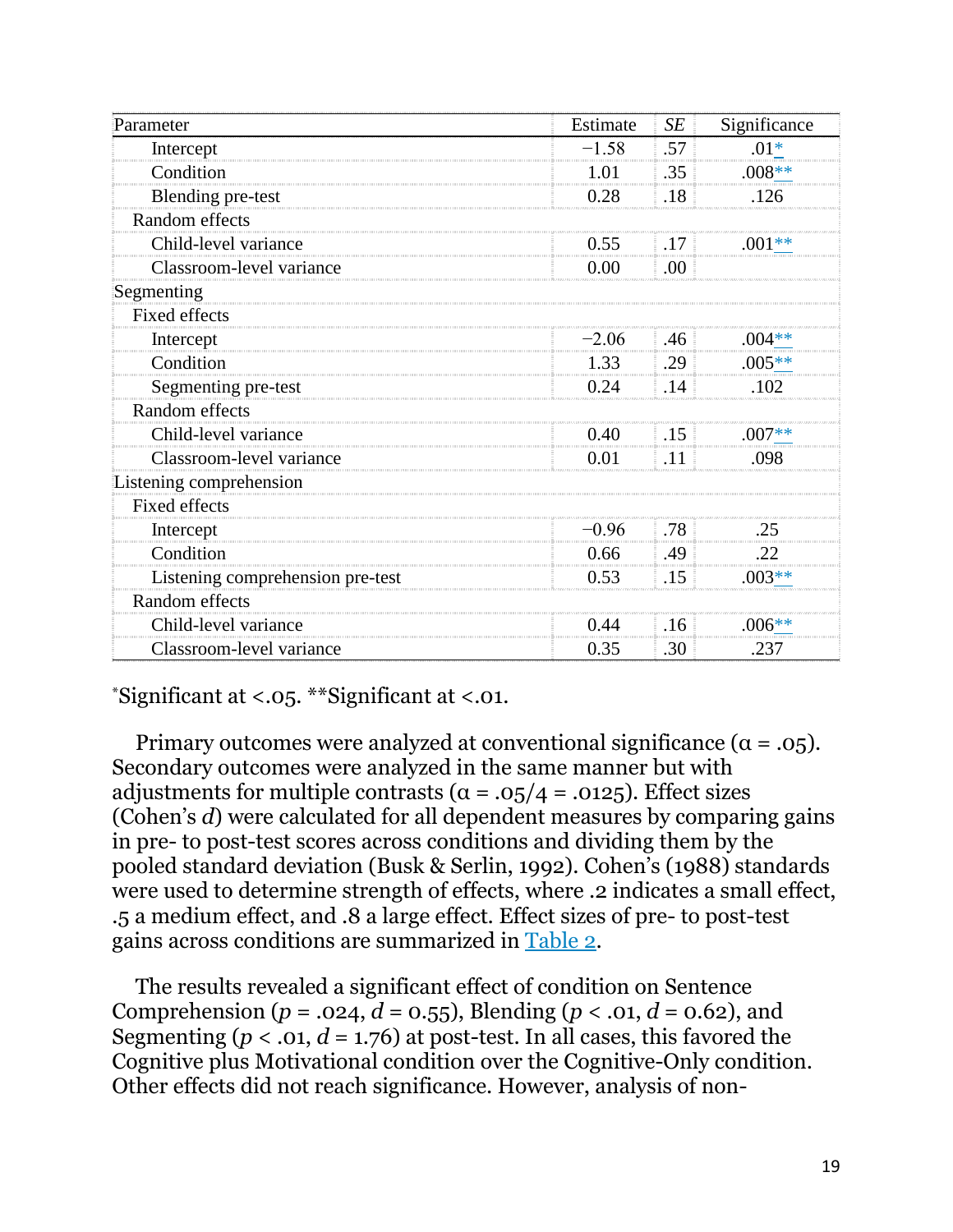significant effect sizes suggested small effects of the Cognitive plus Motivational intervention compared with the Cognitive-Only intervention on value for reading  $(d = 0.40)$ , self-efficacy for reading  $(d = 0.28)$ , and fluency for reading  $(d = 0.40)$ , as well as a medium effect on listening comprehension  $(d = 0.57)$ . As no significant differences in pre- to post-test gains in motivation were observed across conditions, a mediation analysis examining whether gains in reading achievement were mediated by gains in motivation was not possible.

# **Discussion**

The present research sought to assess the impact of a motivational program on the reading achievement and motivation of third-grade students at-risk for reading difficulties. To limit the impact of extraneous variables, conditions were matched on pre-test performance on main outcome variables, receptive vocabulary, non-verbal IQ, and quality of the classroom literacy environment. It was first hypothesized that, compared with Cognitive-Only reading intervention, supplementing cognitive reading intervention with the motivational program proposed here would lead to greater improvements in reading achievement and motivation. Results partly support this. Comparison of pre- to post-test gains across conditions indicated that the Cognitive plus Motivational intervention had a medium effect on sentence comprehension and a medium to large effect on phonological awareness for students at-risk for reading difficulties. These findings are consistent with some previous findings that motivational instruction contributes to gains in reading comprehension (e.g., [Guthrie et](https://emxpert.net/sageedit/journals/Embox/Index/958128#bibr6)  [al., 2007\)](https://emxpert.net/sageedit/journals/Embox/Index/958128#bibr6), and extend upon these by showing gains on a wider range of reading skills, including phonological awareness. No significant differences between groups were observed for gains in reading accuracy, fluency, or listening comprehension. Several factors may have contributed to this. First, given the study's modest sample size, it is possible that it was not sufficiently powered to detect significant effects on secondary outcomes. Analysis of non-significant effect sizes suggested a small effect of the Cognitive plus Motivational intervention compared with the Cognitive-Only intervention on fluency, as well as a medium effect on listening comprehension. Second, the cognitive components of the intervention focused on direct phonics instruction, combined with shared book reading. As the intervention lasted only 8 weeks, it is possible that gains in phonological awareness were more readily observable, as this was directly trained. Conversely, gains in reading skills such as accuracy and fluency are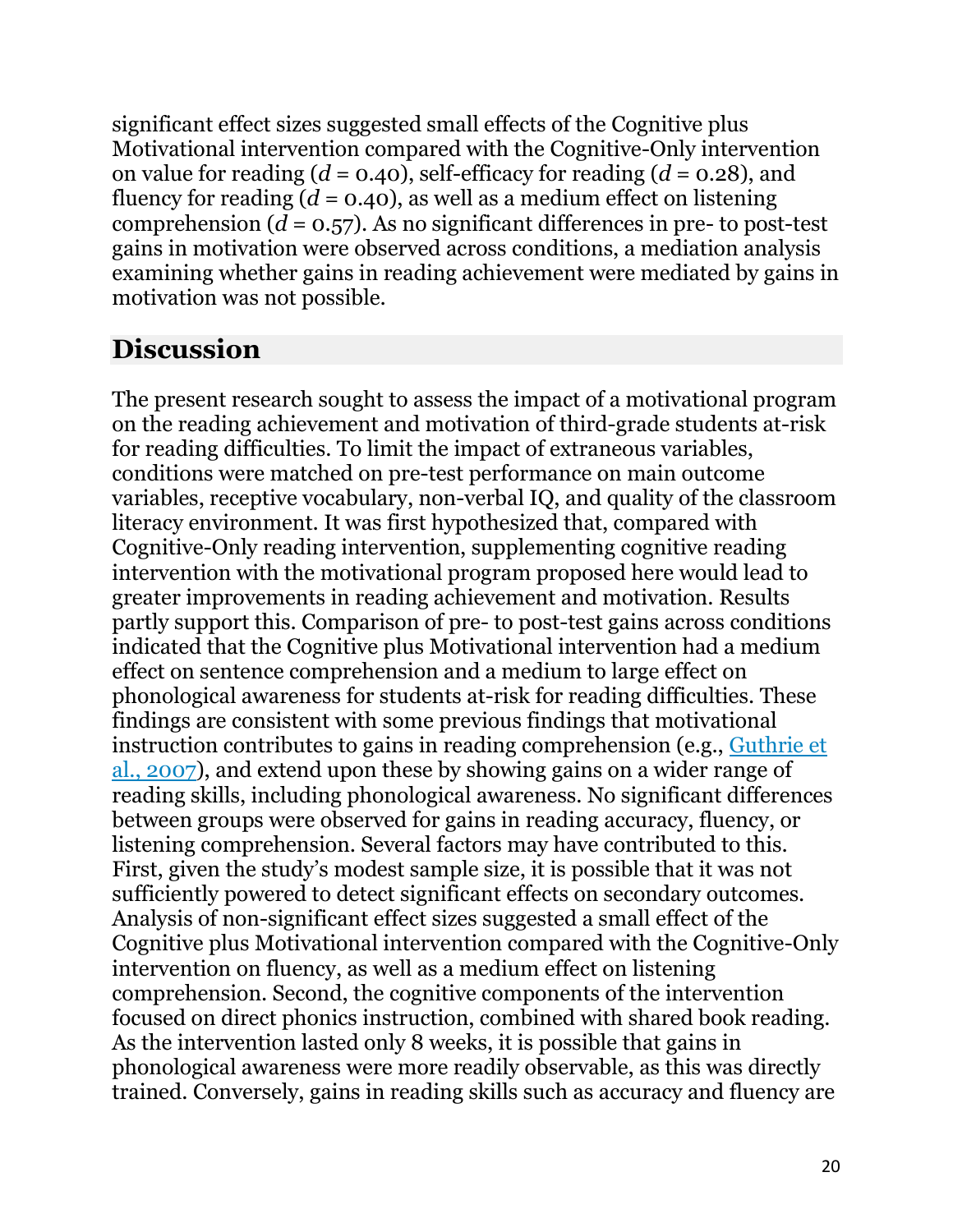thought to cascade from phonological awareness and may also depend upon repeated exposure and practice (e.g., [National Reading Panel, 2000\)](https://emxpert.net/sageedit/journals/Embox/Index/958128#bibr17), and thus may not have been observable within the time frame of this study. Larger and longer term studies that include a delayed post-test are needed to properly assess this.

Second, it was hypothesized that gains in reading ability would be mediated by gains in motivation. No significant differences in gains across conditions were observed for either value for reading or self-efficacy for reading. Thus, it was not possible to examine whether gains in motivation mediated gains in achievement. However, analysis of non-significant effect sizes for motivation measures indicated a small effect of condition on both subcomponents. In addition, it is worth noting student response ratings indicate that students in the Cognitive plus Motivational condition were significantly more engaged during lessons than those in the Cognitive-Only condition. Engagement was operationalized as time spent on-task, interest, and application of reading strategies during instruction. It is possible that gains in performance were mediated by levels of engagement, which would be in line with findings linking engagement to learning [\(Reeve, 2013\)](https://emxpert.net/sageedit/journals/Embox/Index/958128#bibr20).

These findings have several implications. First, these results support the general view of motivational theorists that when students learn in environments that support motivation, their learning improves (Ford, 1992). It further provides tentative support for a model of motivation advanced by MST theorists, which proposes that targeting goals, emotions, and self-efficacy beliefs within a responsive environment contributes to gains in achievement (Ford, 1992). Second, the finding that the program improved both sentence comprehension and phonological awareness, which are thought to involve different cognitive processes, may provide some insight into the mechanisms through which motivational instruction may impact achievement. Reading comprehension is thought to depend not only on successful word reading but also on central processes, such as activating background knowledge, applying reading strategies, and selfregulation [\(Ahmadi & Gilakjani, 2012\)](https://emxpert.net/sageedit/journals/Embox/Index/958128#bibr1). Similarly, phonological awareness may involve not only on successfully linking letters to sounds but also other cognitive processes such as working memory (i.e., to hold and manipulate sounds) and application of reading strategies (e.g., blending, segmenting). It is possible that the motivational components of the intervention assessed here contributed to greater gains in both reading comprehension and phonological awareness through increasing the activation or efficient use of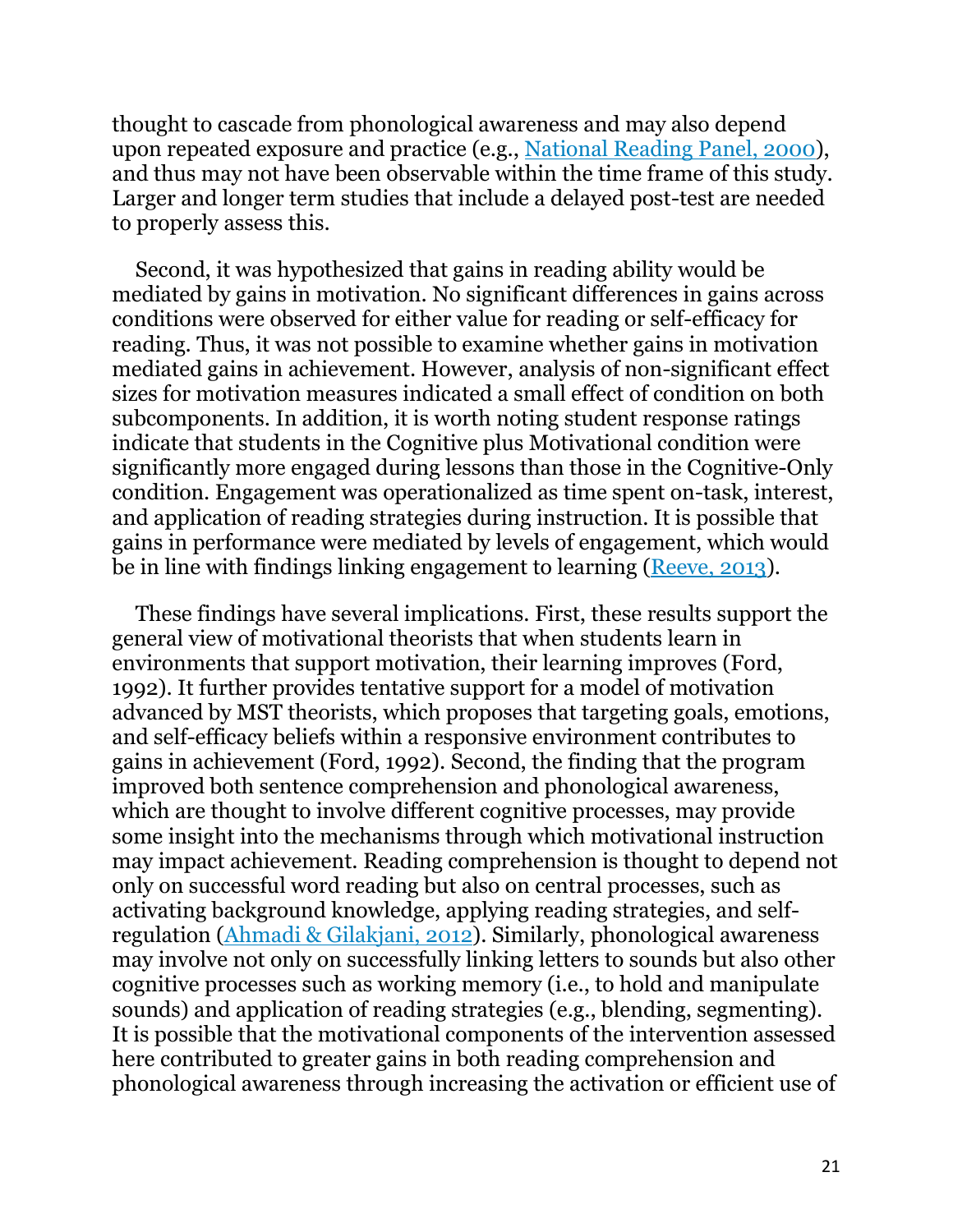cognitive processes involved in both skills, including application of reading strategies and self-regulation. One pathway through which this may have occurred is by higher engagement levels during learning tasks.

Greater engagement during lessons was observed for students in the Cognitive plus Motivational condition compared with the Cognitive-Only condition, tentatively supporting this hypothesis. Higher levels of engagement have been argued to lead to gains in achievement in part by operating directly on learning behaviors, for example, by increasing goaldirected behaviors and strategy use during reading tasks [\(Guthrie et al.,](https://emxpert.net/sageedit/journals/Embox/Index/958128#bibr7)  [2004\)](https://emxpert.net/sageedit/journals/Embox/Index/958128#bibr7). In addition, analysis of non-significant effect sizes indicated that while value for reading underwent a small increase for students in the Cognitive plus Motivational condition, it showed a small decrease for students in the Cognitive-Only condition. This is consistent with previous research showing that intensive reading interventions that focus only on cognitive components of reading may in some cases lead to more negative attitudes toward reading (Wanzek et al., 2006). Conversely, self-efficacy for reading showed a slight decrease for students in the Cognitive plus Motivational condition, compared with a slight increase for students in the Cognitive-Only condition. This is in line with previous findings that selfregulatory instruction can lead to more negative self-efficacy beliefs for students with learning difficulties [\(Nelson & Manset-Williamson, 2006\)](https://emxpert.net/sageedit/journals/Embox/Index/958128#bibr18). One explanation proposed for this is that self-regulatory instruction leads students to recalibrate their self-efficacy beliefs, as they gain a better understanding of their actual skill level [\(Kruger & Dunning, 1999\)](https://emxpert.net/sageedit/journals/Embox/Index/958128#bibr10). While slightly elevated self-efficacy beliefs are generally thought to be adaptive, as they may increase persistence (Bandura, 1997), self-efficacy beliefs that are mismatched with actual ability have in some cases been linked to incorrect strategy use [\(Schraw et al., 1993\)](https://emxpert.net/sageedit/journals/Embox/Index/958128#bibr22) and lower engagement [\(Linnenbrink &](https://emxpert.net/sageedit/journals/Embox/Index/958128#bibr11)  [Pintrich, 2003\)](https://emxpert.net/sageedit/journals/Embox/Index/958128#bibr11). It is possible that the greater value for reading observed for students in the Cognitive plus Motivational condition, combined with more accurate self-efficacy beliefs, contributed to greater engagement for students in this condition, which in turn contributed to greater effort and more effective strategy use during reading tasks. However, as differences in subcomponents of motivation did not reach significance, and engagement was only assessed for 20% of the lessons, was assessed on a group level, and was not assessed using a formal measure, extreme caution is needed in interpreting these results.

### *Implications for Practice*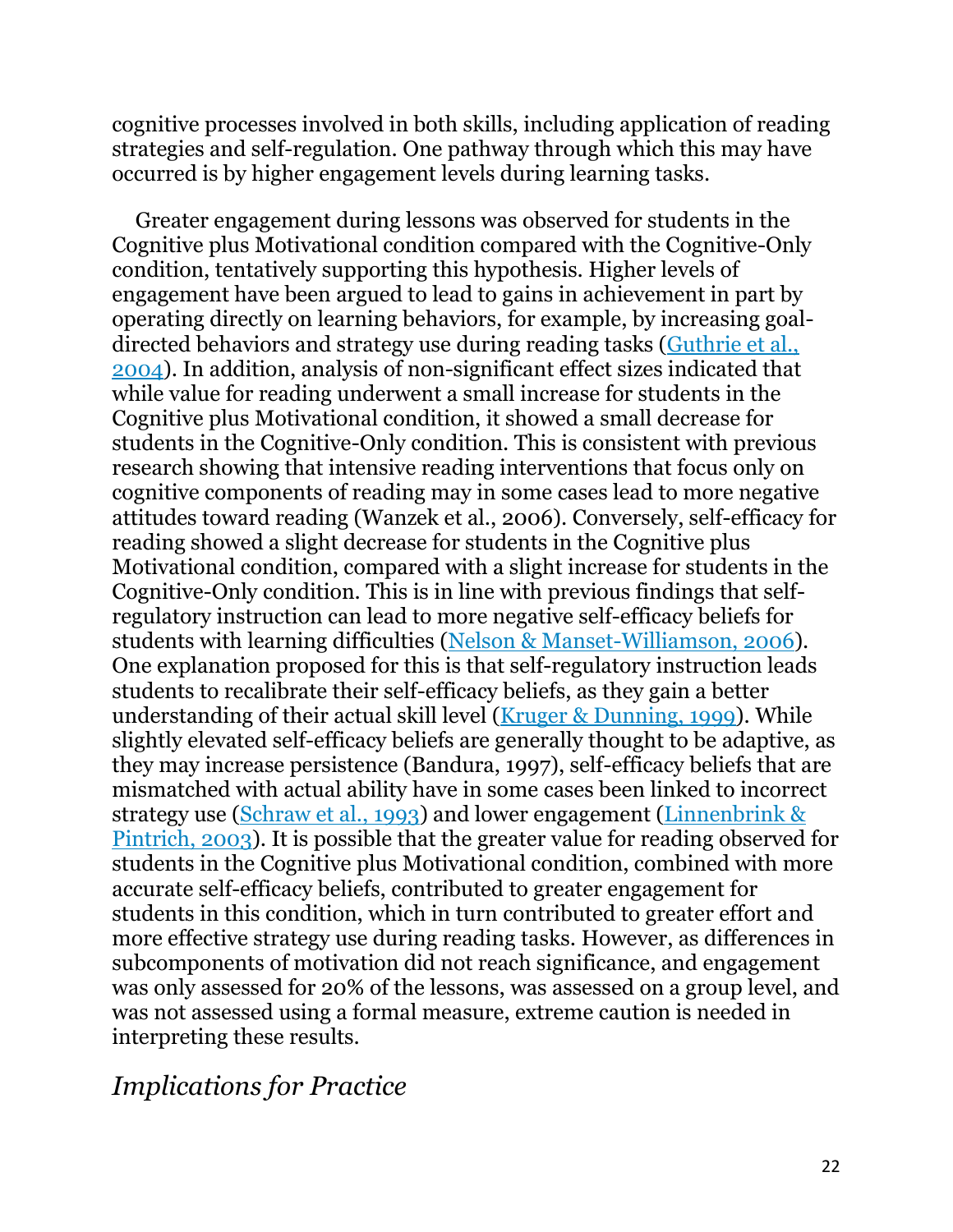The results presented here have several implications for teaching practice. First, as the only difference between both treatment conditions was the presence or absence of motivational instructional components, these results tentatively support the hypothesis that supplementing high-quality reading instruction with supports for motivation can improve reading achievement. In addition, the intervention proposed and assessed here provides a set of instructional practices with which to target motivation during reading instruction, including goal-directed, progress-oriented, and autonomysupportive practices. Findings that incorporating these during reading intervention supported greater gains in some reading skills (i.e., phonological awareness and reading comprehension) provide support for the benefits of a motivational program that incorporates these practices for students at-risk for reading difficulties. It should be noted that the research design used here examined the impact of supplementing cognitive reading instruction with the proposed motivational program during small-group, intensive reading intervention. Findings may underestimate the effects of the intervention compared with regular classroom instruction. Conversely, findings may not be generalizable to the context of whole-class reading instruction or to the outcomes of typically developing readers. Nonetheless, the results presented here provide tentative support for the benefits of a reading intervention driven by MST that addresses both cognitive and motivational components of reading and provide specific practical guidelines to target the motivation of students at-risk for reading difficulties.

### *Limitations*

Several limitations should be addressed when interpreting results. First, the small sample size may have limited generalizability. However, conditions were carefully matched prior to beginning the intervention, and the intervention was tightly controlled to increase validity. Second, only 32% of parents responded to the parent survey. While the socio-demographic characteristics of families for whom parents responded were representative of the general population, due to the low response rate it is possible this is not the case for the overall sample. Third, the relatively short duration of intervention, while sufficient to substantially improve reading comprehension and phonological awareness, may have limited the potential for measurable effects on other aspects of students' reading motivation and achievement. Longer term studies are needed to properly assess this. Nevertheless, the study was sufficient to measurably improve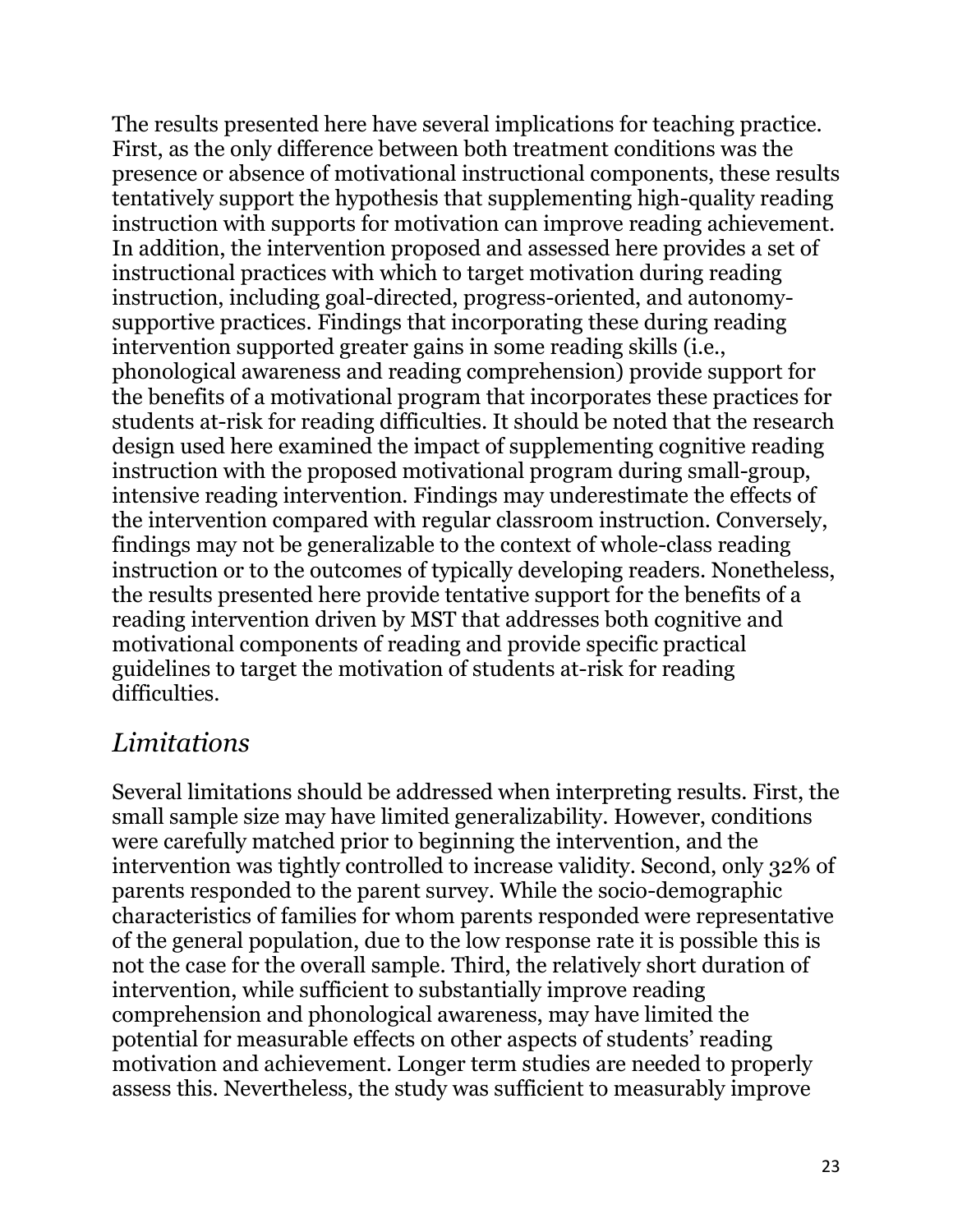standardized outcome measures, including reading comprehension. Fourth, some of the measures (GRADE, CTOPP) used to assess outcomes were standardized some time ago. However, all measures included were standardized and have been widely used in previous reading research, and generic effects of tests would not account for the specific effects of intervention reported here. In addition, measures of reading comprehension, reading motivation, reading accuracy, and listening comprehension had somewhat lower internal reliability (*r* < .80) as assessed in this sample, which may have compromised reliability of the data. This could in part be due to the modest sample size used here, as the published reliabilities of most tests used here are high. Fifth, raters for treatment fidelity and post-test assessment were not blind to condition, which may have introduced bias into the coding and testing procedure. It may, however, be hard to disguise the visible differences in these interventions to a treatment integrity team. In addition, both treatment fidelity for each lesson and pre- and post-test measures were rated by a single coder, which may have compromised reliability. Finally, because the intervention contained multiple components, it was not possible to identify which of these were effective, or whether the efficacy of the intervention would be improved by removing or adding components. Follow-up investigations using other designs such as factorial experimental interventions are needed to assess this.

# **Conclusions, Contributions, and Further Directions**

The results presented here tentatively suggest that remedial reading instruction has a greater impact on various aspects of reading performance and motivation when it is combined with evidence- and theory-driven instruction that aims to improve motivation. A review of the intervention research of motivational reading interventions in students in Grades K-6 highlighted a lack of well-designed studies, as well as the need for research that examines the impact of motivational reading instruction on a range of reading outcomes. The present study contributes to the literature on motivational reading instruction by proposing a high-quality quasiexperimental trial of one approach to motivational reading instruction, and examining its impact on an array of reading skills. Furthermore, the effect of the program on reading performance provides support for a theoretical framework of motivation based on MST to address goals, emotions, and self-efficacy beliefs within a single comprehensive program. To draw stronger conclusions about the efficacy of this approach, replication of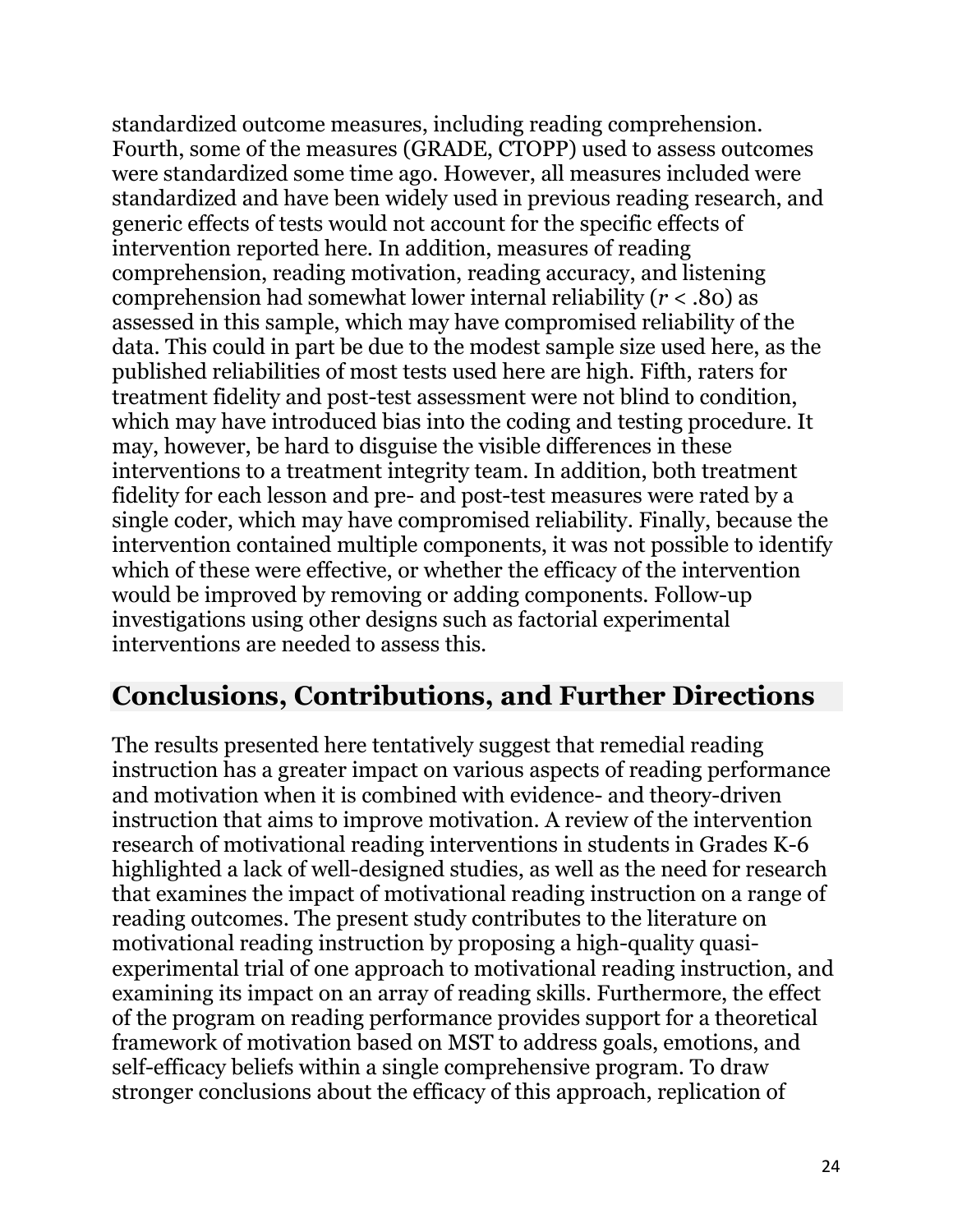these findings is needed. A larger sample and the inclusion of a delayed post-test to evaluate the sustained effects of the interventions would extend the present findings. In addition, to more fully assess the program's impact on affective components of learning, longitudinal studies that assess the potentially complex and inter-related impact of intervention on attainment, motivation, and engagement are needed, with candidate mediation effects of motivation modeled. If supported by future research, the results observed here have important implications for teaching practice and intervention with students at-risk for reading difficulties. Results suggest that designing reading programs that complement skills-based instruction with motivation support by offering goal-directed, progress-oriented, and autonomy-supportive teaching can lead to better outcomes than those which focus only on the cognitive aspects of reading acquisition. In addition, if validated by future research, the results presented here provide tentative support for a model of reading development in which reading motivation operates to improve reading skills through its effects on taskrelated behaviors, including increased engagement and effective strategy use during reading.

# **Declaration of Conflicting Interests**

The author(s) declared no potential conflicts of interest with respect to the research, authorship, and/or publication of this article.

# **Funding**

The author(s) disclosed receipt of the following financial support for the research, authorship, and/or publication of this article: This research received funding from the Fonds de Recherche du Québec - Société et Culture (Reference number: 136078).

# **ORCID iD**

Miriam McBreen [https://orcid.org/0000-0002-4515-4105](https://orcid.org/0000-0002-4515)

# **Supplemental Material**

Supplemental material for this article is available online.

# **References**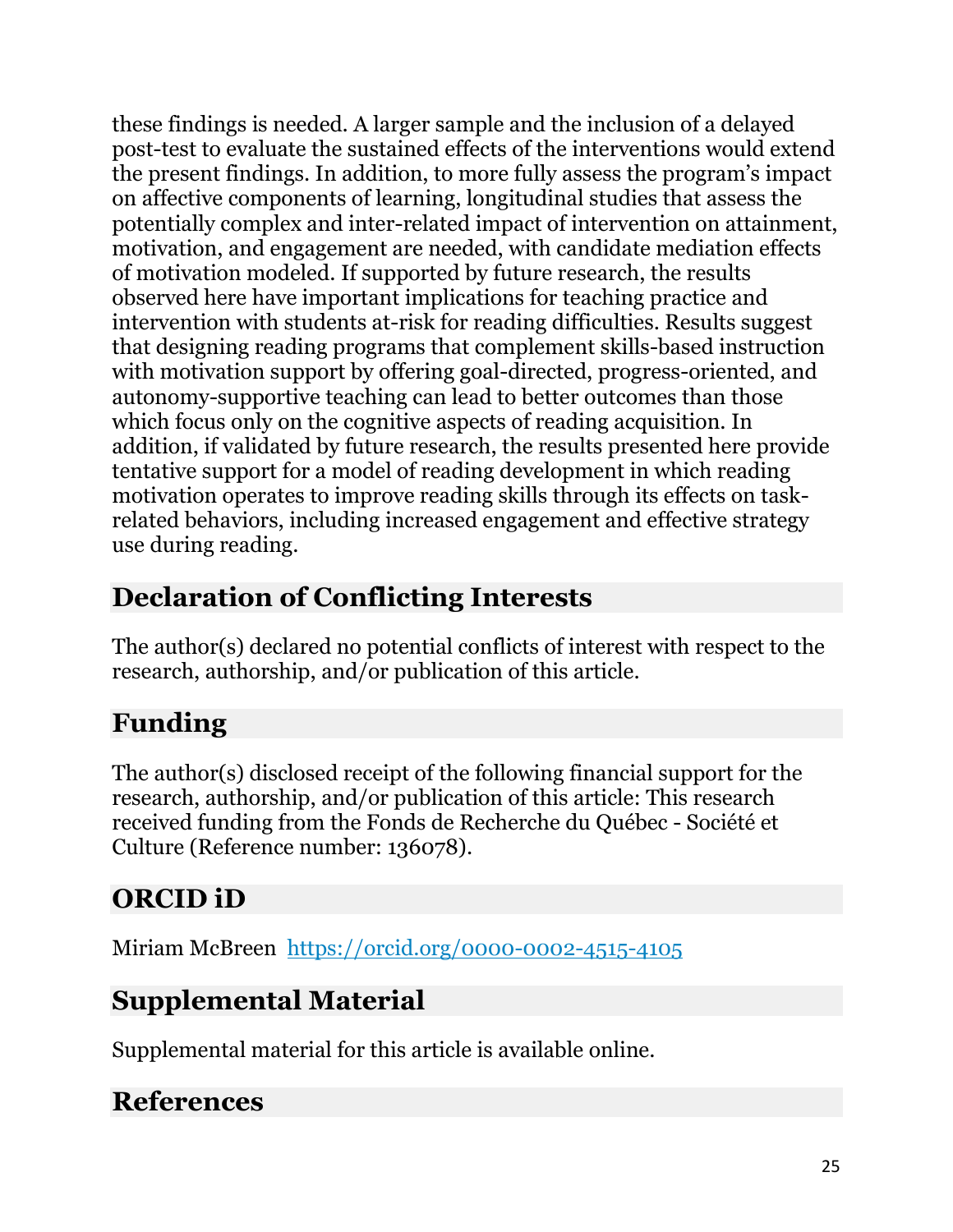Ahmadi, M. R., & Gilakjani, A. P. (2012). Reciprocal teaching strategies and their impacts on English reading comprehension. Theory and Practice in Language Studies, 2, 2053–2060. [https://doi.org/10.4304/tpls.2.10.2053-](https://doi.org/10.4304/tpls.2.10.2053) [2060](https://doi.org/10.4304/tpls.2.10.2053)

American Institutes for Research (2017). *Group Assessment and Diagnostic Evaluation*. Washington D.C.: Center on Response to Intervention at American Institute for Research.

Anderman, E. M., & Wolters, C. (2006). Goals, values, and affect: Influences on student motivation.

In P. Alexander & P. Winne(Eds.), Handbook of educational psychology (2nd ed.). Lawrence

Erlbaum. <https://doi.org/10.4324/9780203874790.ch17>

Bandura, A. (1997). *Self-efficacy: The exercise of control*. New York, NY: W.H. Freeman. https://doi.org/105860/choice.35-1826

Bates, C. B., D'Agostino, J. V., Gambrell, L., & Xu, M. (2016). Reading recovery: Exploring the effects on first-graders' reading motivation and achievement. Journal of Education for Students Placed at Risk, 21, 47– 59. [https://doi.org/10.1007/978-94-007-7380-6\\_5](https://doi.org/10.1007/978-94-007-7380-6_5)

Bildiren, A. (2017). Reliability and validity study for the coloured progressive matrices test between the ages of 3-9 for determining gifted children in the pre-school period. Journal of Education and Training Studies, 5, 13–20. <https://doi.org/10.11114/jets.v5i11.2599>

Busk, P.L., & Serlin, R. (1992). Meta-analysis for single case research. In T.R. Kratochwill & J.R. Levin (Eds.), *Single-case research design and analysis: New directions for psychology and education*. Mawah, NJ: Lawrence Erlbaum Associates. http://doi.org/10.4324/9781315725994

Cohen, J. (1988). *Statistical power analysis for the behavioral sciences (2nd ed.)*. Mawah, NJ: Lawrence Erlbaum Associates. http://doi.org/10.4324/9780203771587

Dignath, C., & Büttner, G. (2008). Components of fostering self-regulated learning among students. A meta-analysis on intervention studies at primary and secondary school level. Metacognition and Learning, 3, 231– 264. <https://doi.org/10.1007/s11409-008-9029-x>

Dunn, L.M., & Dunn, L.M. (1997) *Peabody Picture Vocabulary Test, Third Edition*. Circle Pines, MN: American Guidance Service.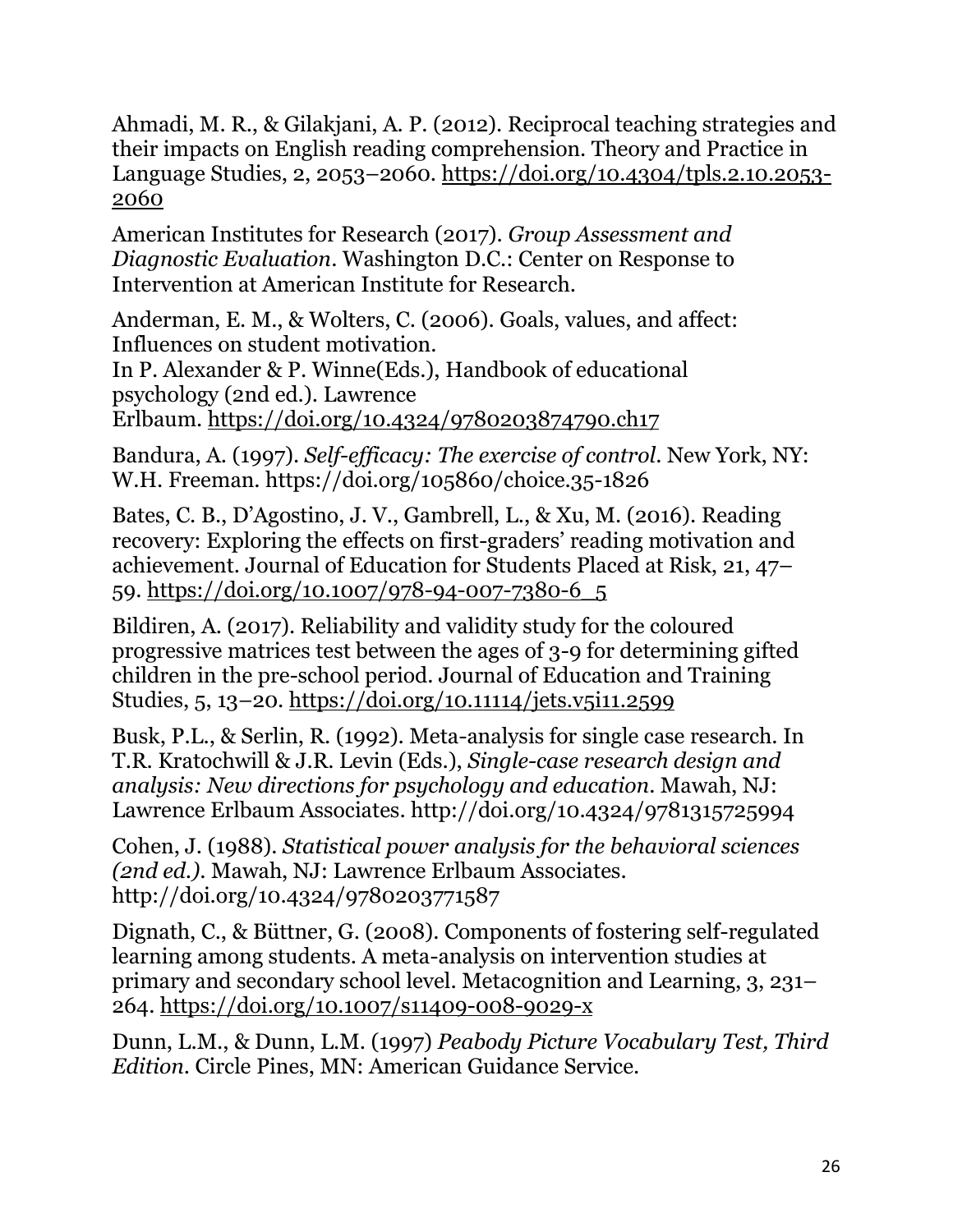Ford, M.E. (1992). *Motivating humans: Goals, emotions, and personal agency beliefs*. Sage.<https://doi.org/10.4135/9781483325361>

Good, R.H., & Kaminski, R.A. (2007). *DIBELS Oral Reading Fluency Skills (6th ed.)*. New Milford, NJ: Institute for the Development of Educational Achievement.

Good, R.H., Kaminski, R.A., Simmons, D., & Kame'enui, E.J. (2001). Using Dynamic Indicators of Basic Early Literacy Skills (DIBELS) in an outcomesdriven model: Steps to reading outcomes. *OSSC Bulletin, 44*, 28.

Guthrie, J. T., McRae, A., & Klauda, S. L. (2007). Contributions of Concept-Oriented Reading Instruction to knowledge about interventions for motivations in reading. Educational Psychologist, 42, 237– 250. <https://doi.org/10.1080/00461520701621087>

Guthrie, J.T., & Wigfield, A. (2000). Engagement and motivation in reading. In M.L. Kamil, P.B. Mosenthal, P.D. Pearson, & R. Barr (Eds.), *Handbook of reading research* (3rd ed., pp. 403-422). London, UK: Longman. https://doi.org/10.4324/9780203840412

Guthrie, J. T., Wigfield, A., Barbosa, P., Perencevich, K. C., Taboada, A., Davis, M. H., & Tonks, S. (2004). Increasing reading comprehension and engagement through Concept-Oriented Reading Instruction. Journal of Educational Psychology, 96, 403– 423. <https://doi.org/10.1037/0022-0663.96.3.403>

Haahr, M., & Haahr, S. (2005). Random.org. random integer generator. [www.random.org](http://www.random.org/)

Hayes, A. F. (2006). A primer on multilevel modeling. Human Communication Research, 32, 385–410. [https://doi.org/10.1111/j/1468-](https://doi.org/10.1111/j/1468-2958.2006.00281.x) [2958.2006.00281.x](https://doi.org/10.1111/j/1468-2958.2006.00281.x)

Kruger, J., & Dunning, D. (1999). Unskilled and unaware of it: How difficulties in recognizing one's own incompetence lead to inflated selfassessments. Journal of Personality and Social Psychology, 77, 1121– 1134. [http://doi.org/10.1037//0022-3514.77.6.1121](http://doi.org/10.1037/0022-3514.77.6.1121)

Linnenbrink, E. A., & Pintrich, P. R. (2003). The role of self-efficacy beliefs in student engagement and learning in the classroom. Reading & Writing Quarterly, 19, 119–137. <https://doi.org/10.1080/10573560308223>

Logan, S., Medford, E., & Hughes, N. (2011). The importance of intrinsic motivation for high and low ability readers' reading comprehension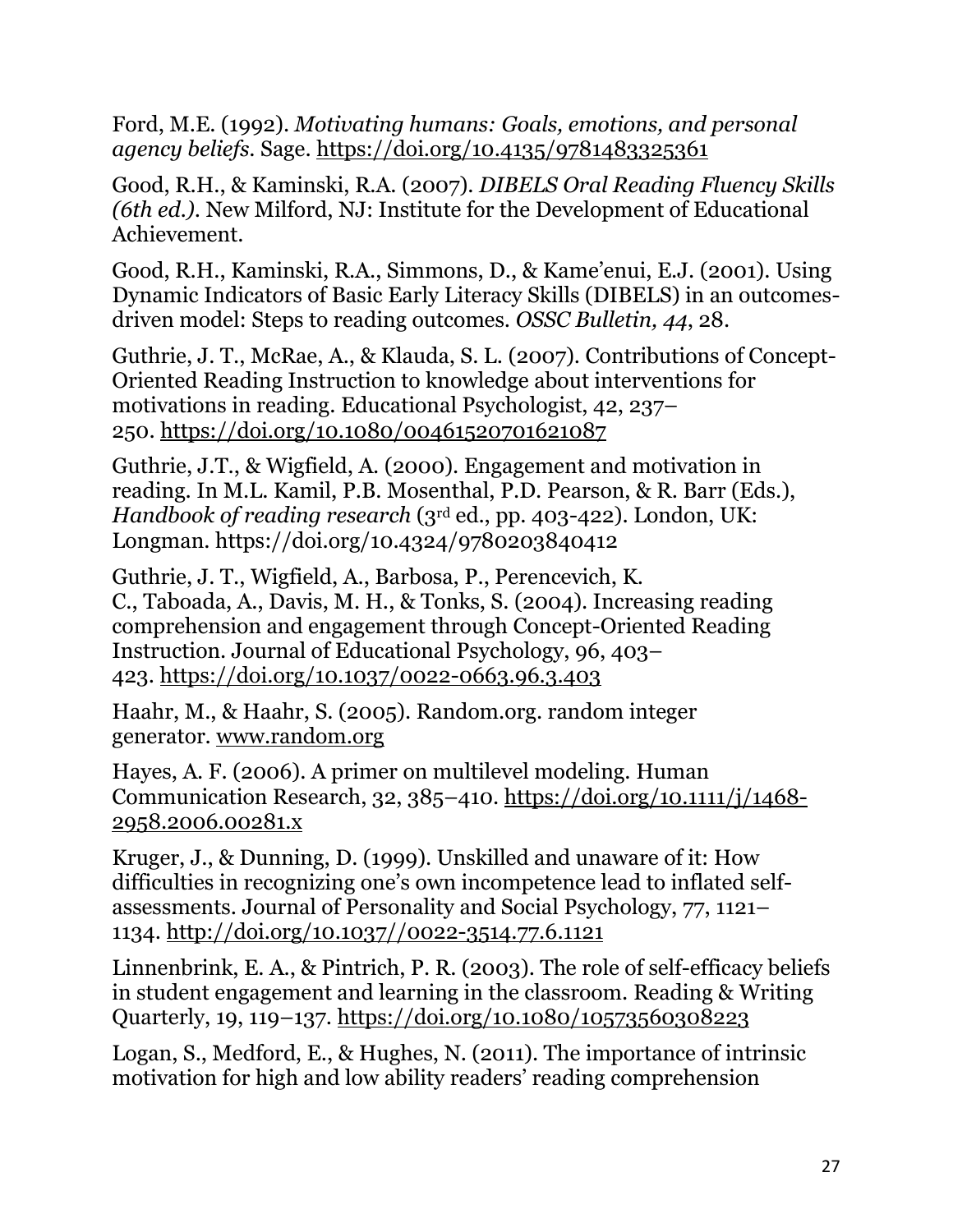performance. Learning and Individual Differences, 21, 124– 128. <https://doi.org/10.1016/j.lindif.2010.09.011>

Malloy, J. A., Marinak, B. A., Gambrell, L. B., & Mazzoni, S. A. (2013). Assessing motivation to read: The Motivation to Read Profile– Revised. The Reading Teacher, 67, 273– 282. <https://doi.org/10/1002/trtr.1215>

Marinak, B. (2013). Courageous reading instruction: The effects of an elementary motivation intervention. The Journal of Educational Research, 106, 39–48. <https://doi.org/10.1080/00220671.2012.658455>

Marinak, B., Malloy, J. B., Gambrell, L. B., & Mazzoni, S. A. (2016). Me and my reading profile: A tool for assessing early reading motivation. The Reading Teacher, 69, 51–62. <https://doi.org/10.1002/trtr.1362>

McBreen, M, & Savage, R. (in press). The impact of motivational reading instruction on the reading achievement and motivation of students: A systematic review and meta-analysis.

Morgan, P. L., Fuchs, D., Compton, D. L., Cordray, D. S., & Fuchs, L. S. (2008). Does early reading failure decrease children's reading motivation? Journal of Learning Disabilities, 41, 387– 404. <https://doi.org/10.1177/0022219408321112>

National Reading Panel. (2000). Report of the National Reading Panel: Reports of the subgroups. U.S. Department of Health and Human Services, National Institute of Health. <https://doi.org/10.1598/rrq.36.3.5>

Nelson, J., & Manset-Williamson, G. (2006). The impact of explicit, selfregulatory reading comprehension strategy instruction on the readingspecific self-efficacy, attributions, and affect of students with reading disabilities. Learning Disability Quarterly, 29, 213– 230. <https://doi.org/10.2307/30035507>

Raudenbush, S. W., Spybrook, J., Congdon, R., Liu, X. F., Martinez, A., & Bloom, H. (2011). Optimal design software for multi-level and longitudinal research (Version 3.01) [Software]. [www.wtgrantfoundation.org](http://www.wtgrantfoundation.org/)

Raven, J.C. (1998). *Raven's progressive matrices*. Oxford, UK: Oxford Psychologists.

Reeve, J. (2013). How students create motivationally supportive learning environments for themselves: The concept of agentic engagement. Journal